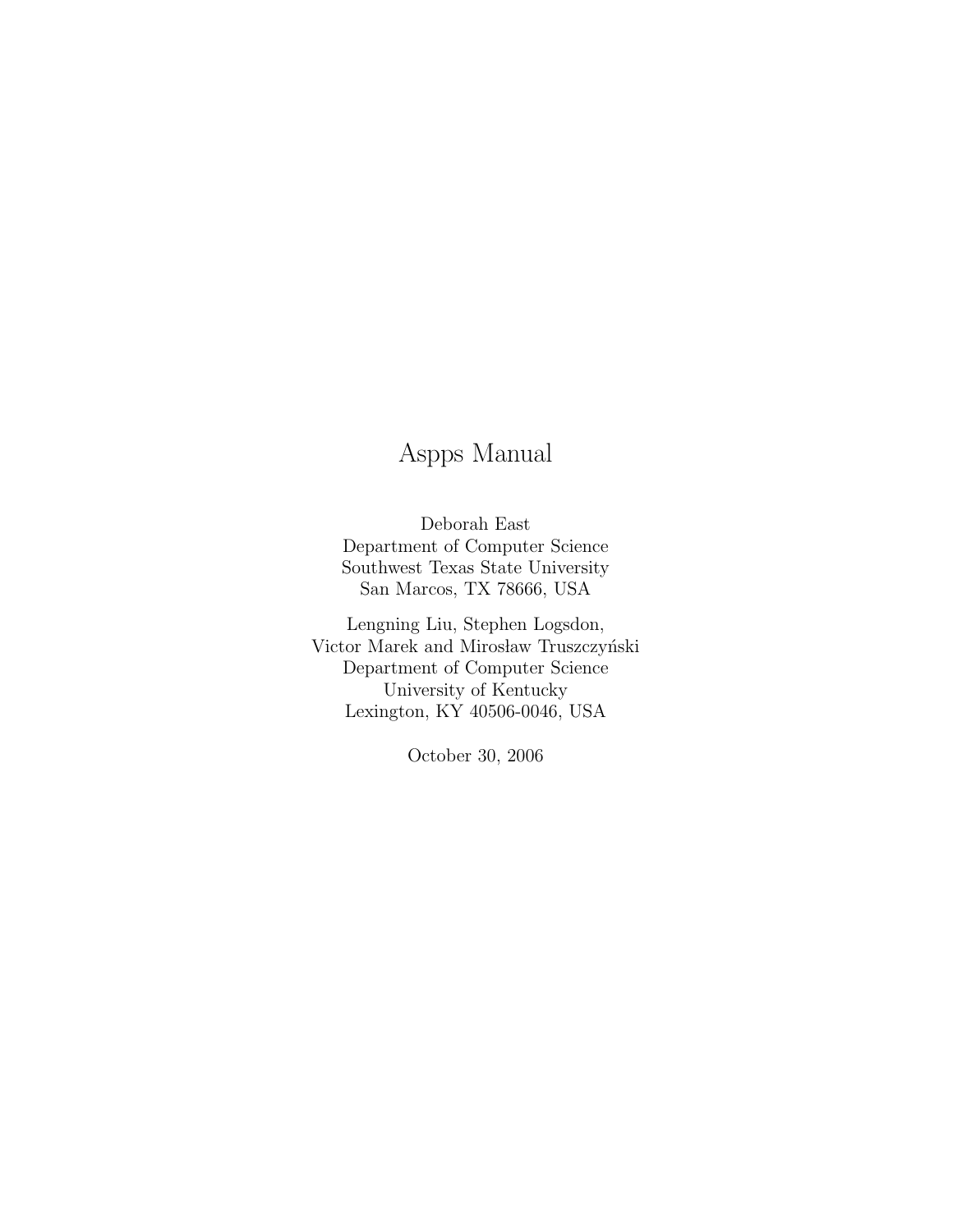# Contents

| 1                       | Introduction                |                                                                             |  |  |  |  |  |  |  |  |  |  |  |  | 1 |                |                |
|-------------------------|-----------------------------|-----------------------------------------------------------------------------|--|--|--|--|--|--|--|--|--|--|--|--|---|----------------|----------------|
| $\bf{2}$                | Syntax                      |                                                                             |  |  |  |  |  |  |  |  |  |  |  |  |   | $\overline{2}$ |                |
|                         | 2.1<br><b>Basics</b>        |                                                                             |  |  |  |  |  |  |  |  |  |  |  |  |   |                | $\overline{2}$ |
|                         | 2.1.1                       |                                                                             |  |  |  |  |  |  |  |  |  |  |  |  |   |                | $\overline{2}$ |
|                         | 2.1.2                       |                                                                             |  |  |  |  |  |  |  |  |  |  |  |  |   |                | $\overline{2}$ |
|                         | 2.1.3                       |                                                                             |  |  |  |  |  |  |  |  |  |  |  |  |   |                | $\overline{4}$ |
|                         | 2.1.4                       |                                                                             |  |  |  |  |  |  |  |  |  |  |  |  |   |                | $\overline{4}$ |
|                         | 2.2<br>Data File            |                                                                             |  |  |  |  |  |  |  |  |  |  |  |  |   |                | $\overline{4}$ |
|                         |                             |                                                                             |  |  |  |  |  |  |  |  |  |  |  |  |   |                |                |
|                         | 2.2.1                       | Data Predicates — the instance-representation schema $\ldots \ldots \ldots$ |  |  |  |  |  |  |  |  |  |  |  |  |   |                | $\overline{4}$ |
|                         | 2.3                         |                                                                             |  |  |  |  |  |  |  |  |  |  |  |  |   |                | 5              |
|                         | 2.3.1                       |                                                                             |  |  |  |  |  |  |  |  |  |  |  |  |   |                | 5              |
|                         | 2.3.2                       |                                                                             |  |  |  |  |  |  |  |  |  |  |  |  |   |                | 6              |
|                         | 2.3.3                       |                                                                             |  |  |  |  |  |  |  |  |  |  |  |  |   |                | 6              |
|                         | 2.4                         |                                                                             |  |  |  |  |  |  |  |  |  |  |  |  |   |                | 6              |
|                         |                             |                                                                             |  |  |  |  |  |  |  |  |  |  |  |  |   |                |                |
| 3                       | Semantics                   |                                                                             |  |  |  |  |  |  |  |  |  |  |  |  |   |                | 6              |
|                         | 3.1                         |                                                                             |  |  |  |  |  |  |  |  |  |  |  |  |   |                | 6              |
|                         | 3.1.1                       |                                                                             |  |  |  |  |  |  |  |  |  |  |  |  |   |                | $\overline{7}$ |
|                         | 3.2                         |                                                                             |  |  |  |  |  |  |  |  |  |  |  |  |   |                | 8              |
|                         | 3.2.1                       |                                                                             |  |  |  |  |  |  |  |  |  |  |  |  |   |                | 8              |
|                         | 3.2.2                       |                                                                             |  |  |  |  |  |  |  |  |  |  |  |  |   |                | 8              |
|                         | 3.2.3                       |                                                                             |  |  |  |  |  |  |  |  |  |  |  |  |   |                | 8              |
|                         | 3.2.4                       |                                                                             |  |  |  |  |  |  |  |  |  |  |  |  |   |                | 9              |
|                         | 3.2.5                       |                                                                             |  |  |  |  |  |  |  |  |  |  |  |  |   |                | 9              |
|                         |                             |                                                                             |  |  |  |  |  |  |  |  |  |  |  |  |   |                |                |
|                         | 3.3                         |                                                                             |  |  |  |  |  |  |  |  |  |  |  |  |   |                | 10             |
| $\overline{\mathbf{4}}$ | Installation                |                                                                             |  |  |  |  |  |  |  |  |  |  |  |  |   |                | 10             |
|                         | 4.1                         |                                                                             |  |  |  |  |  |  |  |  |  |  |  |  |   |                | 10             |
|                         |                             |                                                                             |  |  |  |  |  |  |  |  |  |  |  |  |   |                |                |
|                         | 4.2                         |                                                                             |  |  |  |  |  |  |  |  |  |  |  |  |   |                | 10             |
|                         | 4.3                         |                                                                             |  |  |  |  |  |  |  |  |  |  |  |  |   |                | 10             |
|                         | 4.4                         |                                                                             |  |  |  |  |  |  |  |  |  |  |  |  |   |                | 11             |
| 5                       | Invoking <i>psgrnd</i>      |                                                                             |  |  |  |  |  |  |  |  |  |  |  |  |   |                | 11             |
|                         |                             |                                                                             |  |  |  |  |  |  |  |  |  |  |  |  |   |                |                |
| 6                       | <i>psgrnd</i> Output Format |                                                                             |  |  |  |  |  |  |  |  |  |  |  |  |   |                | 12             |
|                         | 6.1                         |                                                                             |  |  |  |  |  |  |  |  |  |  |  |  |   |                | 13             |
|                         | 6.2                         |                                                                             |  |  |  |  |  |  |  |  |  |  |  |  |   |                | 13             |
|                         | 6.3                         |                                                                             |  |  |  |  |  |  |  |  |  |  |  |  |   |                | 13             |
|                         |                             |                                                                             |  |  |  |  |  |  |  |  |  |  |  |  |   |                |                |
| 7                       | Invoking <i>aspps</i>       |                                                                             |  |  |  |  |  |  |  |  |  |  |  |  |   |                | 13             |
| 8                       | aspps Output                |                                                                             |  |  |  |  |  |  |  |  |  |  |  |  |   |                | 14             |
|                         | 8.1                         |                                                                             |  |  |  |  |  |  |  |  |  |  |  |  |   |                | 14             |
|                         | 8.2                         |                                                                             |  |  |  |  |  |  |  |  |  |  |  |  |   |                | 15             |
|                         |                             |                                                                             |  |  |  |  |  |  |  |  |  |  |  |  |   |                |                |
| 9                       | Examples                    |                                                                             |  |  |  |  |  |  |  |  |  |  |  |  |   |                | 15             |
|                         | 9.1                         |                                                                             |  |  |  |  |  |  |  |  |  |  |  |  |   |                | 15             |
|                         | 9.2                         |                                                                             |  |  |  |  |  |  |  |  |  |  |  |  |   |                | 17             |
|                         | 9.3                         |                                                                             |  |  |  |  |  |  |  |  |  |  |  |  |   |                |                |
|                         |                             |                                                                             |  |  |  |  |  |  |  |  |  |  |  |  |   |                | 19             |
|                         | 9.4                         |                                                                             |  |  |  |  |  |  |  |  |  |  |  |  |   |                | 24             |
|                         | 9.5                         |                                                                             |  |  |  |  |  |  |  |  |  |  |  |  |   |                | 27             |
|                         | 9.6                         |                                                                             |  |  |  |  |  |  |  |  |  |  |  |  |   |                | 33             |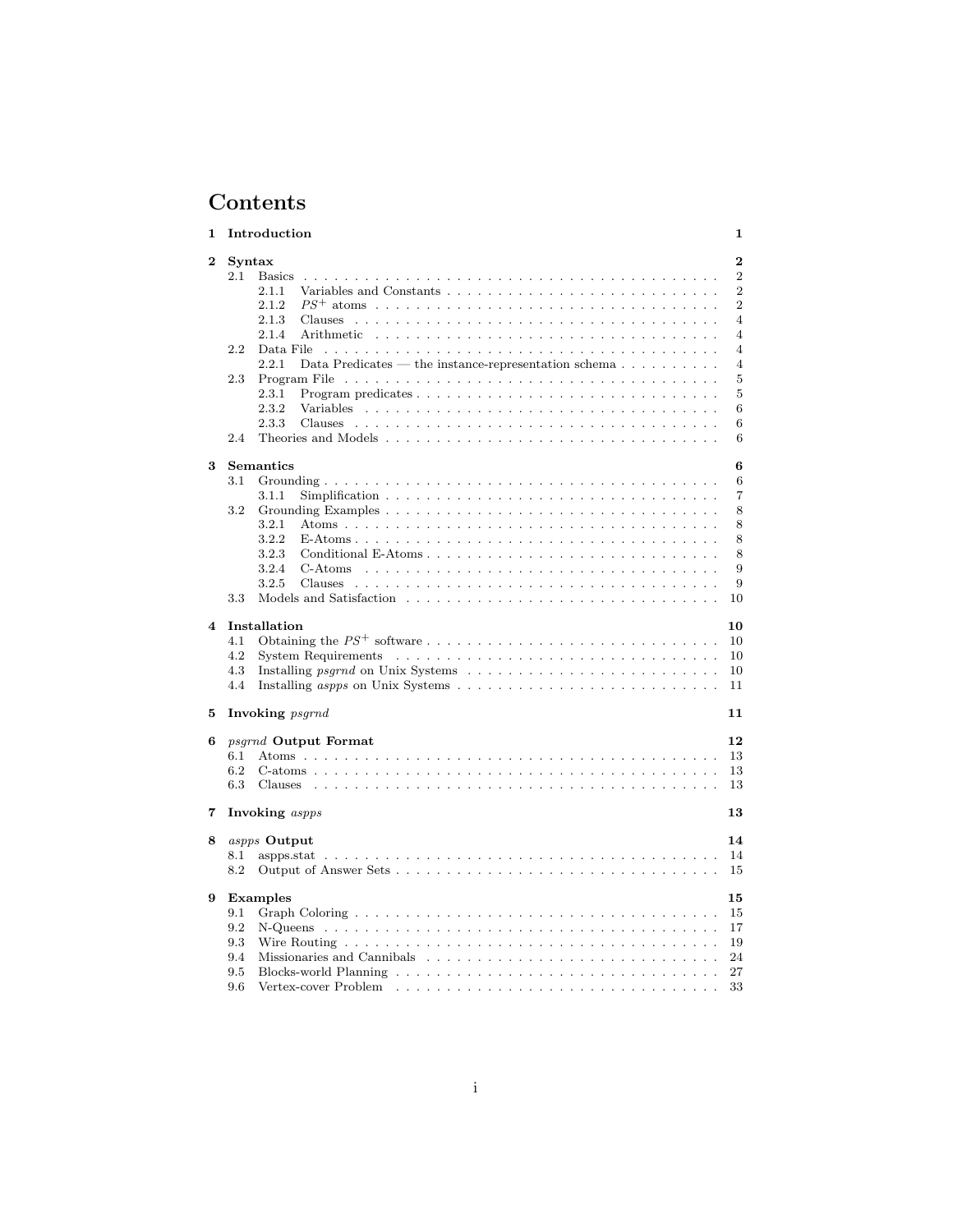# 1 Introduction

The  $PS<sup>+</sup>$  software is an implementation of an answer-set programming formalism based on the logic of propositional schemata,  $PS^+$  [1, 2]. The language of the logic  $PS^+$  includes *constant*, *variable* and *predicate* symbols.

 $PS^+$  formulas are clause-like expressions built of  $PS^+$  atoms: first-order atoms, existential atoms and weight atoms. We typically refer to  $PS<sup>+</sup>$  formulas as  $PS^+$  clauses. We always write  $PS^+$  clauses as implications, with a conjunction of atoms as the antecedent and the *disjunction* of atoms as the consequent.

A theory in the logic  $PS^+$  is a pair  $(D, P)$ , where D is a set of ground atoms (only constant symbols as arguments) representing an instance of a problem (input data) and P is a set of  $PS<sup>+</sup>$  clauses representing a *program* (an abstraction of the problem). The meaning of a  $PS^+$  theory  $T = (D, P)$  is given by a *family* of  $PS^+$  models of T.  $PS^+$  models of T are defined as models of a propositional theory in the language of propositional logic extended by weight atoms, denoted  $PL^{wa}$ . This theory is obtained by a form of grounding (we refer for details to [1, 2], Section 3.1).

The  $PS<sup>+</sup>$  software is designed to allow the programmer to:

- 1. model search problems as  $PS<sup>+</sup>$  theories, and
- 2. solve search problems modeled as  $PS^+$  theories.

The tasks are supported by two programs: the program psgrnd that grounds ("compiles")  $PS^+$  theories to a theory in the propositional logic  $PL^{wa}$ , and the program aspps that computes models of theories in the logic  $PL^{wa}$ . To model a search problem Π the programmer needs to design:

- 1. a relational schema to represent problem instances, we refer to it as an instance-representation schema (a relational schema specifies names of predicate symbols and their arities), and
- 2. a program P, a collection of  $PS<sup>+</sup>$  clauses capturing specifications of the problem Π.

To describe P, the programmer will use variable symbols and predicate symbols. The predicate symbols are of three types: (i) the predicate symbols from the instance-representation schema, (ii) predefined relation symbols, which we discuss below, and (iii) additional predicate symbols, called *program* predicate symbols, which the programmer needs to introduce.

The program needs to be designed so that for every instance of the problem  $\Pi$ , represented by a set D of ground atoms in the instance-representation schema, models of the  $PS^+$  theory  $(D, P)$  encode solutions to the problem  $\Pi$ for the instance D. We refer to Section 9 for examples of search problems and their representations as programs in the logic  $PS^+$ .

Thus, to solve a problem  $\Pi$ , represented as a  $PS^+$  program P, for an instance of  $\Pi$ , represented as a set D of ground atoms in the instance-representation schema, the programmer needs to perform two steps: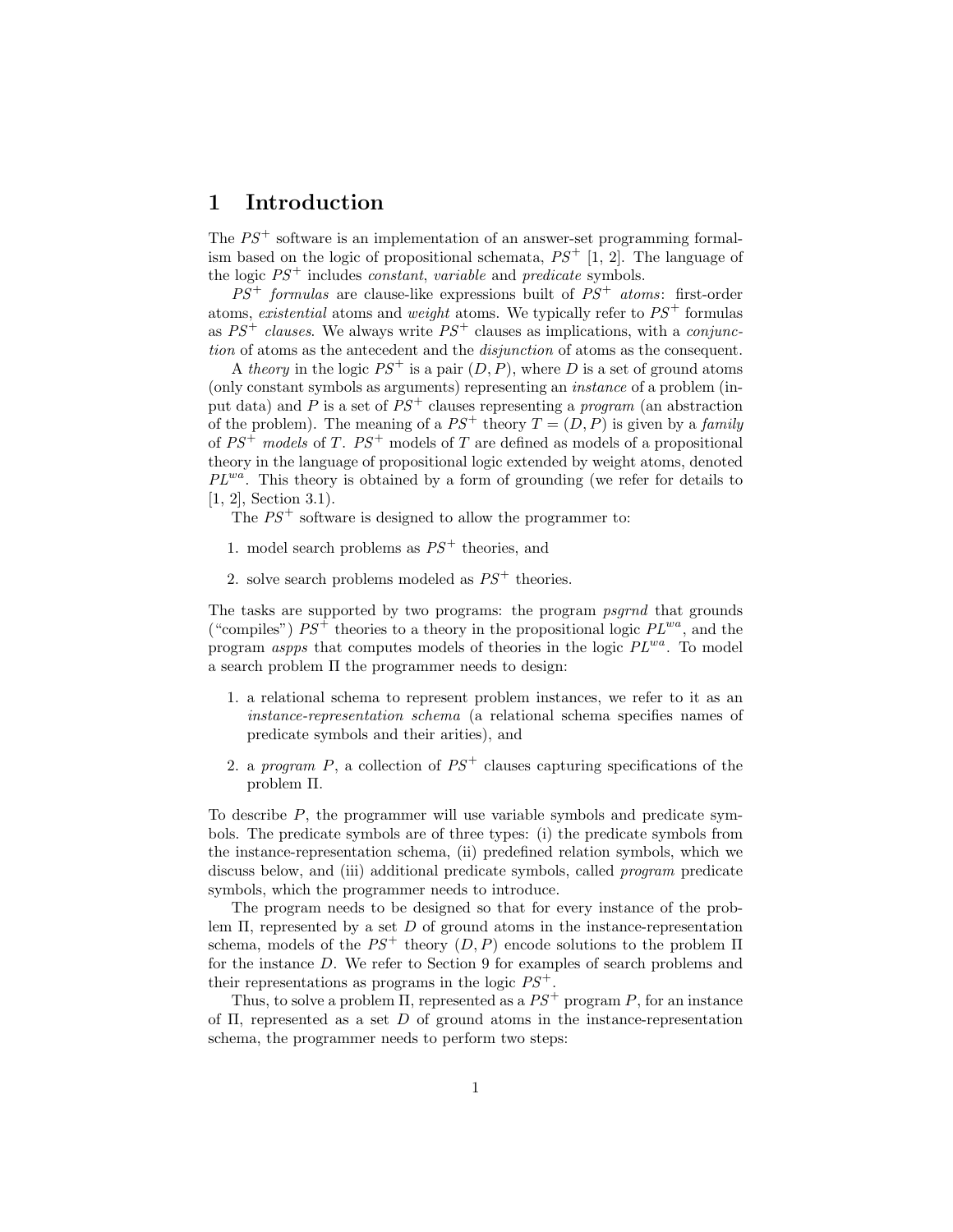- 1. ground the  $PS^+$  theory  $(D, P)$  by invoking the program psgrnd
- 2. compute models of the theory produced by psgrnd by invoking a  $PL^{wa}$ solver aspps.

In the remainder of the document we provide a detailed description of the language supported by the programs *psgrnd* and *aspps*, and illustrate its usage with examples.

# 2 Syntax

A precise description of the  $PS<sup>+</sup>$  syntax requiers a formal grammar. This section seeks to explain the  $PS^+$  syntax in a more accessible, step-by-step manner.

### 2.1 Basics

### 2.1.1 Variables and Constants

 $PS<sup>+</sup>$  programs and data sets contain occurrences of *variable* and *constant* symbols. We always adhere to the convention that variable names start with uppercase letters and alpha-numeric constant names start with lower-case letters. We note that we also use integers as constants.

 $PS<sup>+</sup>$  software allows the programmer to use symbolic representations for some numeric (specifically, integer) constants and define their values at the command line (we discuss the details later). We refer to such constants as symbolic constants. As with constants, we use strings starting with lower-case letters to denote them.

The language does not contain function symbols. Thus, the only terms of the language are variables and constants.

# 2.1.2  $PS^+$  atoms

 $PS<sup>+</sup>$  programs and data sets contain occurrences of predicate symbols. These predicate symbols (i) come from the instance-representation schema, (ii) are introduced by the programmer, or (iii) are predefined predicate symbols to represent equality  $(==)$ , inequality  $(!=)$ , and arithmetic relations  $(<=, >=, <, and >).$ Predicate symbols allow the programmer to form atoms.

Simple atoms. They are expressions of the form:

```
atom-id (atom-arguments )
```
where  $atom - id$  is a string of one or more alphanumeric characters  $(A-Z, a-z,$ 0-9, ) beginning with a letter, and  $atom-arguments$  is a comma-delimited list of one or more constants or variables. An example of a simple atom is:

color(X,Y)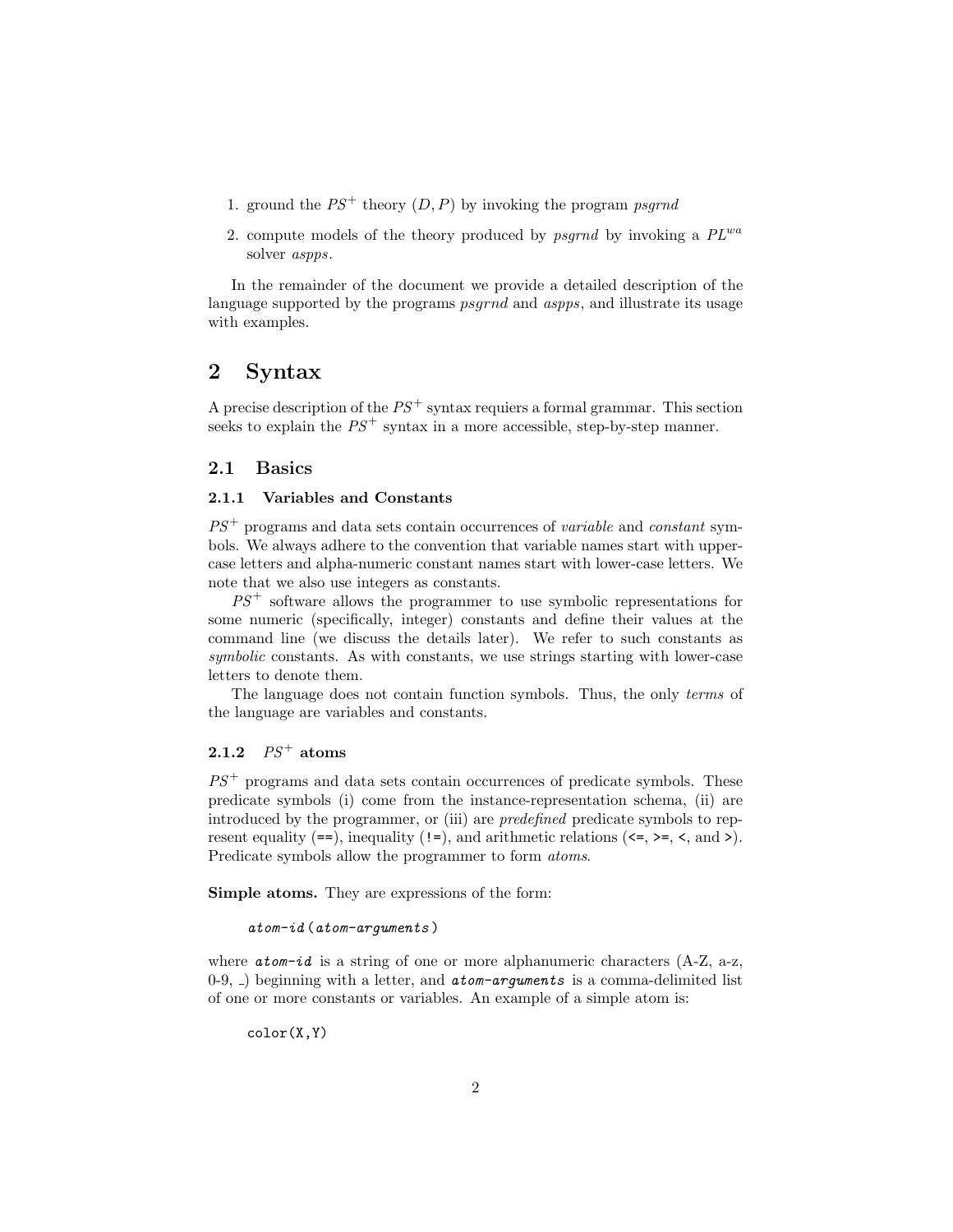In the case of predefined predicate symbols,  $==$ ,  $!=$ ,  $<=$ ,  $\geq$ ,  $\lt$ , or  $\gt$ , we write atoms using the standard infix notation. For example, we write:

 $Y! = Z$ 

rather than  $!=$ (Y,Z).

Existential atoms (or e-atoms). They are like simple atoms with one exception: their *atom-arguments* list contains an underscore character  $('')$  in place of one or more arguments. For example, the following expression is an e-atom:

 $color(X, )$ 

Conditional E-Atoms. These atoms are expressions of the form:

```
atom-id (atom-arguments )[variable-list ]: condition-list
```
where  $atom-id$  and  $atom-arguments$  have the same meaning as before. The expression  $variable-list$  is a comma-delimited list of variables to be quantified existentially<sup>1</sup>, and condition-list is a colon-delimited list of conditions to impose. These conditions may only involve predicate symbols that come from the instance-representation schema or are predefined. The precise meaning of conditional e-atoms is given later in the document. The following two examples illustrate the syntax of conditional e-atoms:

```
color(X,Y)[Y]: X<=5color(X,Y): vtx(X): clr(Y)
```
Weight atoms or w-atoms. In this document we only focus on a special class of weight atoms — *cardinality* atoms (or simply, c-atoms). They are expressions of the form:

 $k \{atom-list\}$ l

where **atom-list** is a comma-delimited list of atoms, e-atoms, or conditional e-atoms, and k and l are optional constants or variables representing inclusive lower and upper bounds, respectively, on how many atoms in the list may be true (a precise meaning of these atoms is described later). Examples of a valid c-atoms are:

```
1\{\text{path}(X,Y)[X]:\text{edge}(X,Y)\}\text{1}1{color(X,_)}2
1\{\text{path}(X,Y)[X]:\text{edge}(X,Y),p(X):\text{cond}(X)\}1
k\{\text{path}(X,Y)[X]:\text{edge}(X,Y),p(X):\text{cond}(X)\}l
```
In this last example,  $k$  and  $l$  stand for symbolic constants.

<sup>&</sup>lt;sup>1</sup>See section 3.1 for an explanation of existential and universal quantification.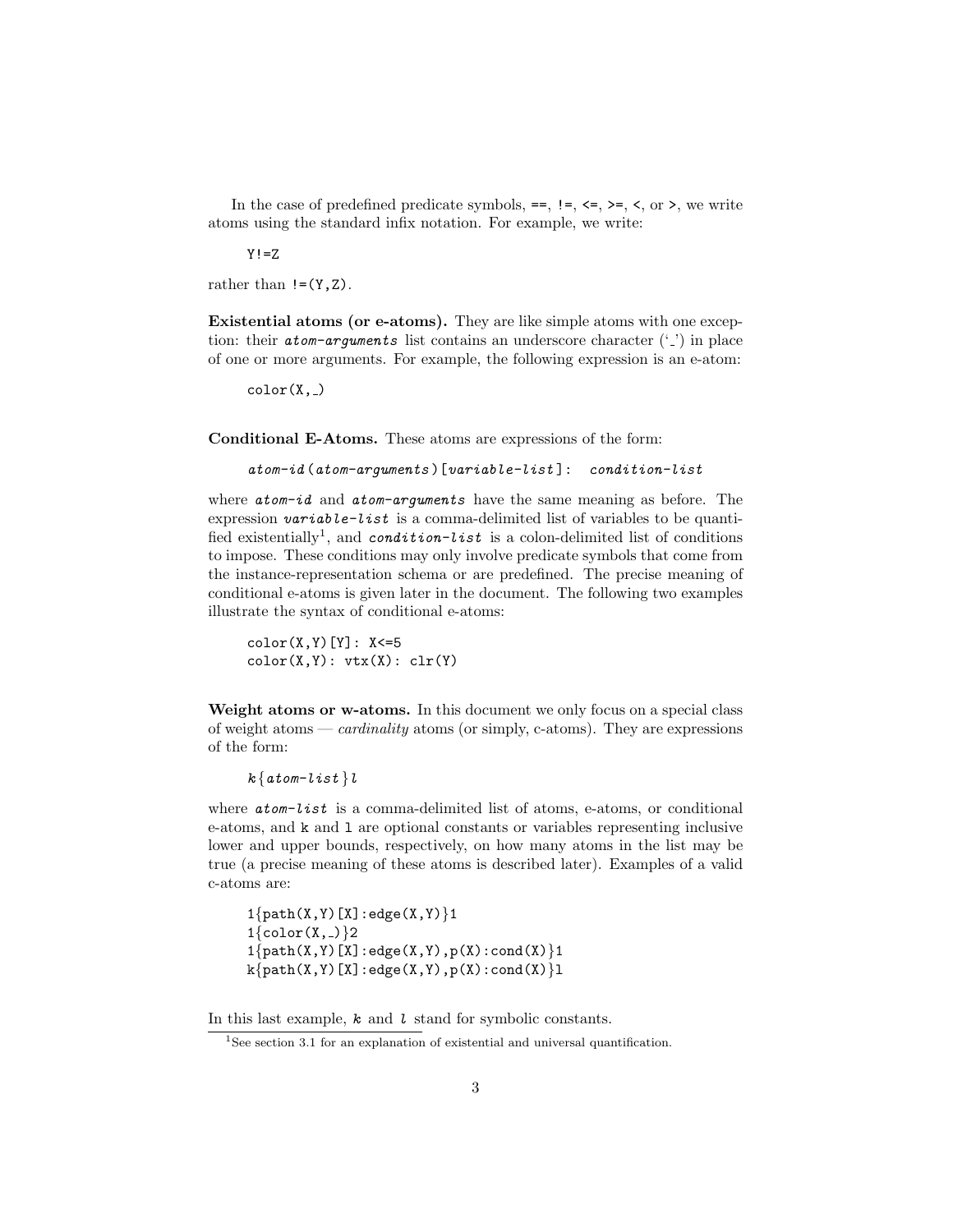### 2.1.3 Clauses

Clauses in  $PS^+$  take the form:

 $body \rightarrow head.$ 

where  $\boldsymbol{b} \boldsymbol{\delta} \boldsymbol{d} \boldsymbol{y}$  is a conjunction of atoms (of any type except e-atoms and conditional e-atoms) separated by commas  $(',')$  and head is a disjunction of atoms (of any type) separated by pipes ('|'). The head and body are separated by a dash followed by a greater than sign ("->"), and the clause is terminated with a period  $(′,′)$ . Thus, a standard clause is of the form

 $atom_1, \ldots, atom_i \rightarrow atom_{i+1} | \ldots | atom_i.$ 

Either of the body and head may be omitted. Some examples of valid clauses are

```
path(X,Y), path(Y,Z) -> path(X,Z) | 1\{color(X,C): clr(C)\}.1\{\text{color}(X, \_)\}\{1.color(X,K),color(Y,K),edge(X,Y) \rightarrow .
```
#### 2.1.4 Arithmetic

The *aspps* implementation predefines arithmetic operators such as  $+$ ,  $-$ ,  $*$ , and /. The functions abs, mod, max, and min are also available. We assign to these symbols their standard interpretation. The programmer can use these operators and functions to build arithmetic expressions and use them as arguments to predicate symbols. Examples of valid uses are:

```
X! = Y+Zabs(X)>4
mod(X,2) == 0min(X, Y) < 2color(X+Y,C)
```
# 2.2 Data File

### 2.2.1 Data Predicates — the instance-representation schema

 $PS<sup>+</sup>$  data file provides an implicit definition of the instance-representation schema and an explicit representation of a particular problem instance for which the problem is to be solved. These definitions are of the following form:

 $data-id(data-arguments)$ .

where  $data-id$  consists of one or more alphanumeric characters  $(A-Z, a-z, 0-9, ...)$ ) beginning with a letter, and  $data-arguments$  consists of either a semicolondelimited list of constants, or a data range. Data ranges are specified as a pair of integers or symbolic constants, separated with the string "..".

Data predicate declarations are terminated with a single period, '.'. Examples of valid data predicate declarations are: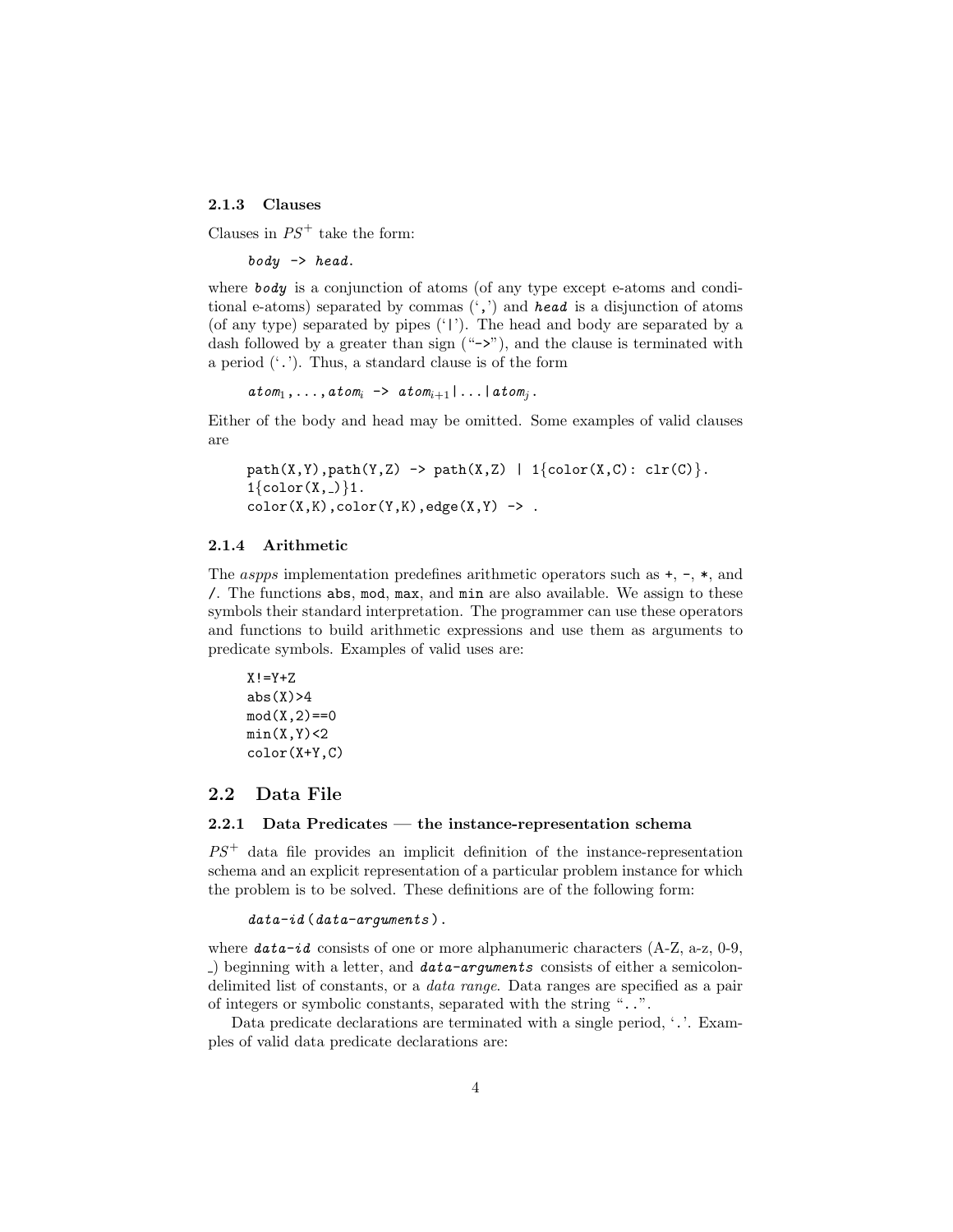```
clr(red).
clr(green).
clr(blue).
```
or, the equivalent:

```
clr(red;green;blue).
```
Versions 2003.06.04 and later of psgrnd support the following range specification for predicate declaration<sup>2</sup>:

num(1..100).

This is meant to represent one hundred atomic expressions:

 $num(1)$ . . . . num(100).

### 2.3 Program File

The program file consists of a preamble containing declarations of program predicate and of variables, followed by zero or more  $PS<sup>+</sup>$  clauses, defining the problem.

#### 2.3.1 Program predicates

Program predicate declarations are of the form:

```
pred predicate-name (data-id_1, \ldots, data-id_n).
```
where **predicate-name** is a user-specified string naming the predicate, and each  $data - id_i$  is a name of a unary predicate specified in the data file. Examples of valid program predicate declarations are:

```
pred color(vtx,clr).
pred visited(vtx).
```
They assume that predicates *color* and *vtx* are part of the instance-representation schema and are defined in the data file.

<sup>&</sup>lt;sup>2</sup>Older versions of *psgrnd* require the use of square brackets ( $\frac{1}{2}$  and  $\frac{1}{2}$ ) when specifying ranges.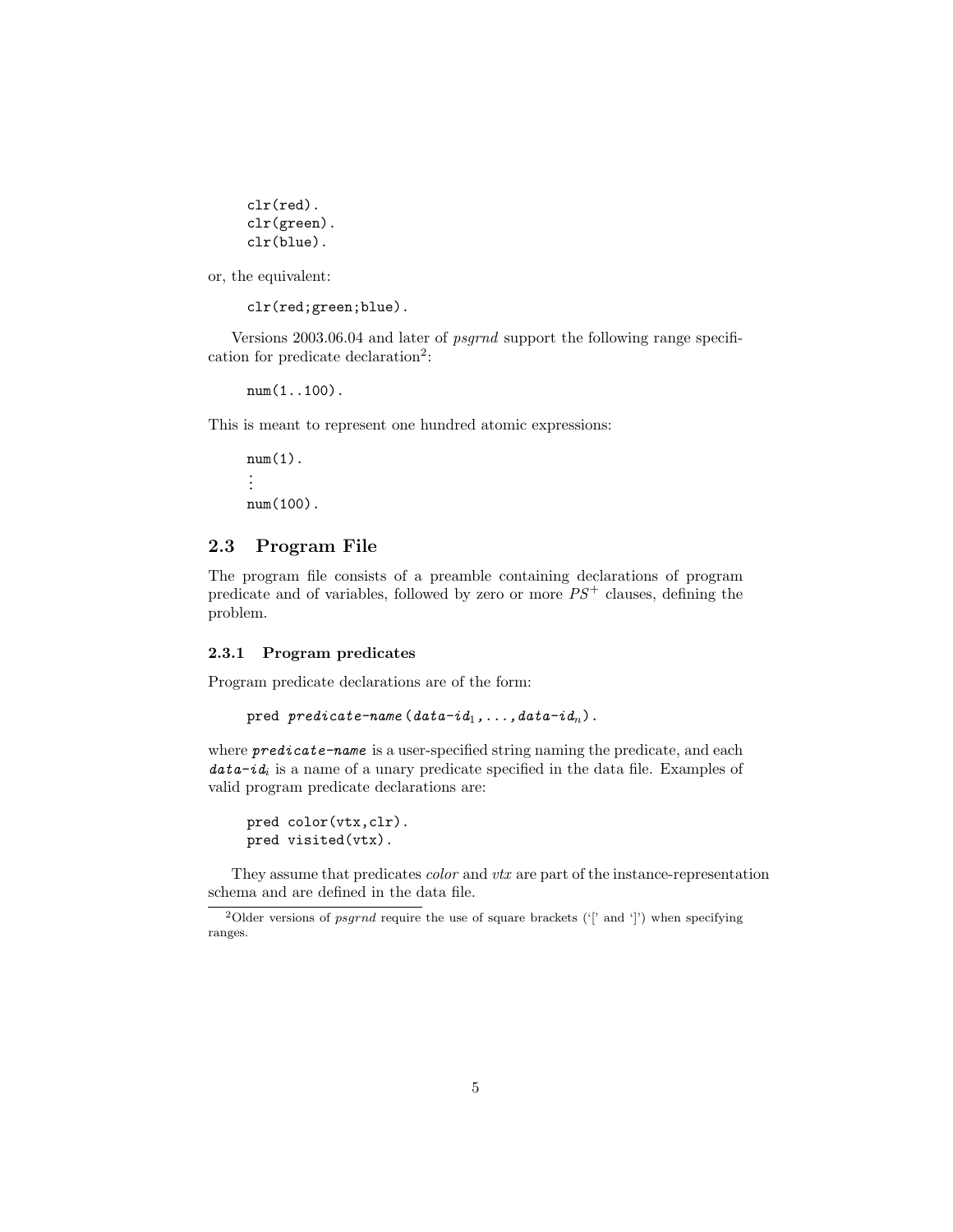### 2.3.2 Variables

Variables used in the program file are declared as follows:

var data-id variable-name $_1,\ldots,$ variable-name $_n$ .

where  $data-id$  is a unary predicate specified in the data file, and each variable-name<sub>i</sub> is a user-specified string of one or more alphanumeric characters which is used as a variable name. As we noted these names will start with upper-case letters. Two examples of variable declarations are:

var num X,Y. var vtx V.

#### 2.3.3 Clauses

Clauses follow the predicate and variable declarations and are constructed as described in section 2.1.3.

# 2.4 Theories and Models

A theory in the logic  $PS^+$  is a pair  $(D, P)$ , where D is a data file and P is a program file. We often refer to  $PS<sup>+</sup>$  theories as *data-program pairs*.

# 3 Semantics

The meaning of a  $PS^+$  theory  $(D, P)$  is given by a family of  $PS^+$  models of  $(D, P)$ . A set of ground atoms, selected from the set of all ground atoms built of program predicates defined in P and of constants listed in D, is a  $PS^+$  model of  $(D, P)$  if it is a model of the propositional theory obtained by grounding  $(D, P)$ and then simplifying the result [1, 2]. We denote this theory by  $gr^s(D, P)$ . The next two subsections describe grounding and simplification.

# 3.1 Grounding

All clauses in  $PS^+$  programs are grounded separately using the following steps.

- 1. First, each underscore is replaced by a variable of the proper type. For example, the e-atom  $p(\ )$  will become  $p(X)[X]$ , where X is a unique variable name.
- 2. Variables listed in square brackets alongside conditional e-atoms (including those which have replaced underscores) are existential. All the remaining variables are universal.
- 3. Next, we instantiate clauses by taking all possible substitutions for universal variables (as defined by their domain, in the data file) and creating new instances of the clause, one per substitution.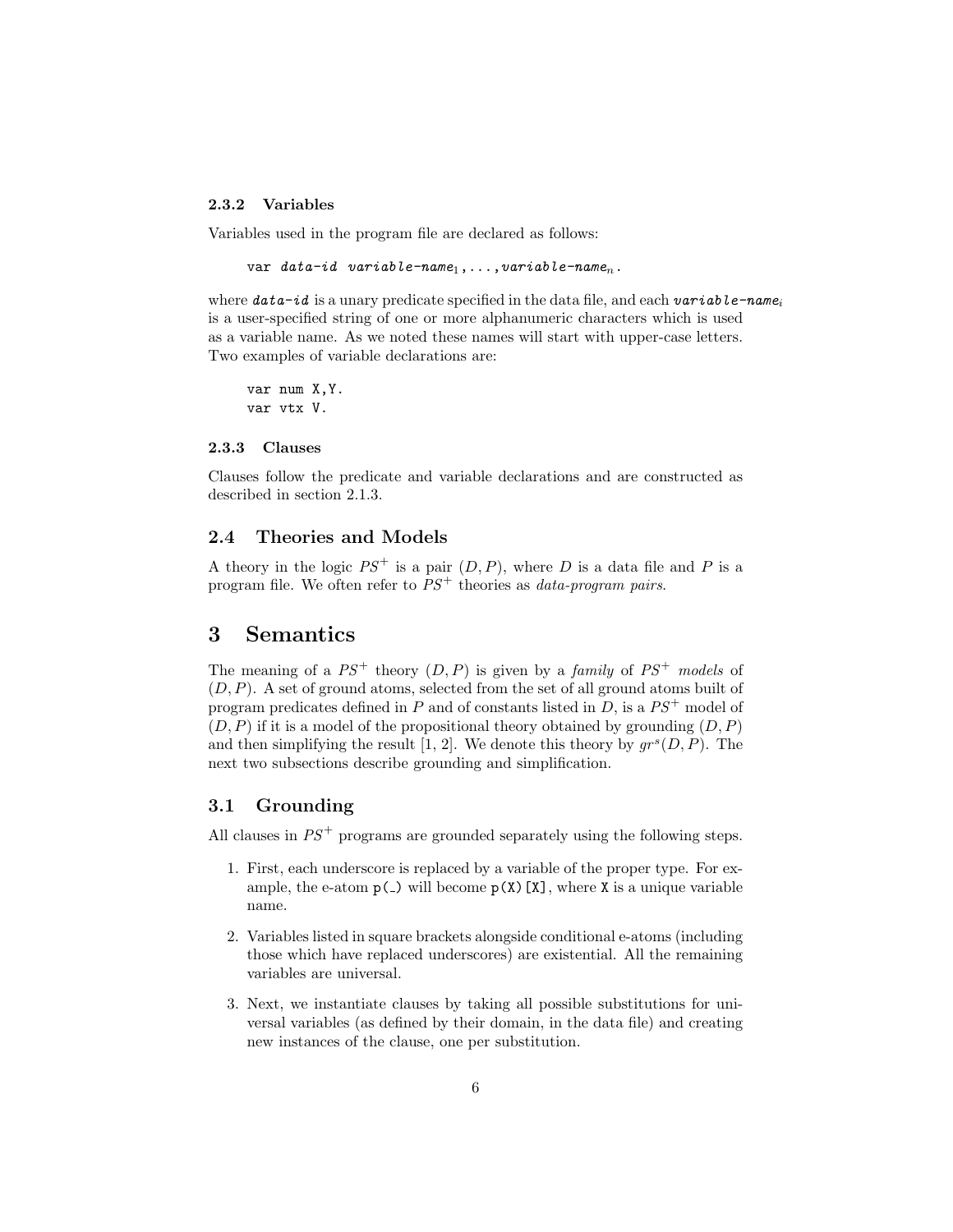- 4. Once we have all the instantiations, only existential variables remain.
- 5. For each resulting clause, e-atoms are expanded to a disjunction of atoms containing all possible substitutions for each existential variable, as limited by each variable's respective domain.
- 6. Conditional e-atoms are likewise expanded to such a disjunction, but the values of their existential variables are constrained to those that satisfy their conditions.
- 7. E-atoms and conditional e-atoms inside of c-atoms are expanded to a set rather than a disjunction.
- 8. Next, arithmetic expressions such as  $+, -, *, /,$  abs(), and mod() are evaluated.
- 9. Built-in predicates and data predicates are then evaluated, as are comparisons using relational operators such as  $\langle , \rangle, \langle =, \rangle =$ , and  $==$ . (All but  $=$  apply only to integers;  $=$  may apply to arbitrary constants as well.)

#### 3.1.1 Simplification

Finally, the process of simplification begins. Program predicates with invalid parameters (any values outside the domain of the data type) are marked false. Program predicates with valid parameters are marked true.

Built-in atoms and data atoms, once evaluated, enable certain simplifications.

- True atoms which occur in the body of a clause are eliminated.
- False atoms in the head of a clause are likewise eliminated.
- False atoms in the body of a clause cause the entire clause to be eliminated.
- True atoms in the head of a clause also cause the entire clause to be eliminated.
- When an atom within a c-atom is determined to be *true*, the atom is eliminated and the c-atom bounds are decremented by one.
- If an atom within a c-atom is false, it is likewise eliminated, but the bounds are preserved.

The resulting clauses are output as a ground propositional theory  $gr^s(D, P)$ in the language of the logic  $PL^{wa}$ . Formulas of this logic look like propositional clauses written in the implication notation. That is, they are implications with the antecedent being a conjunction of atoms and propositional c-atoms, and the consequent being a disjunction of atoms and propositional c-atoms. In Section 3.3 we specify when such clauses are satisfied by a set of ground atoms. But first we illustrate grounding and simplification with examples.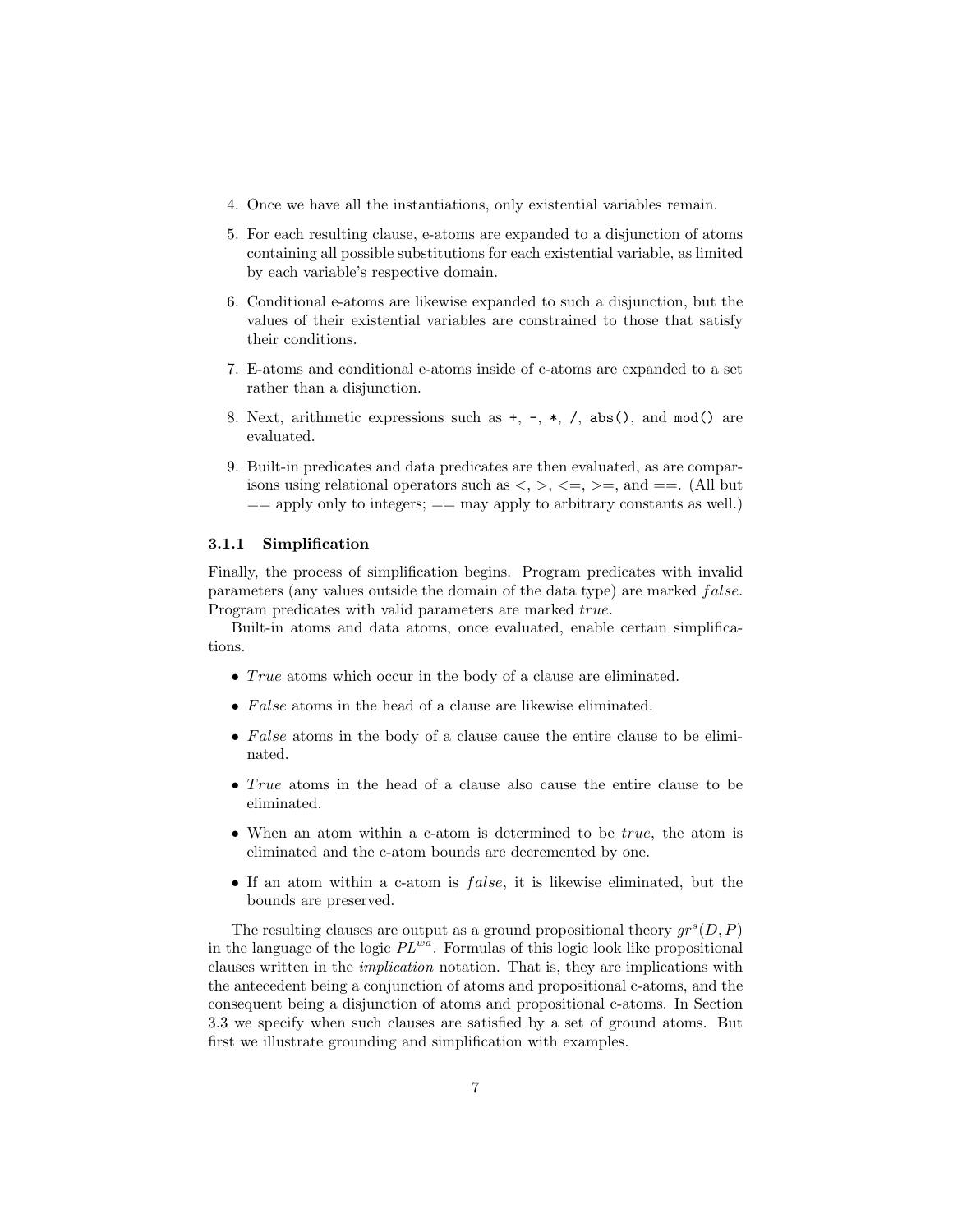# 3.2 Grounding Examples

# 3.2.1 Atoms

Given the data file:

 $num(1..3)$ .

and the rule file:

pred atom(num).

 $atom(1)$ . atom(3).

The following grounding is obtained:

 $atom(1)$ .  $atom(3)$ .

# 3.2.2 E-Atoms

Given the data file:

 $num(1..2)$ .  $\text{clr}(r)$ .  $\text{clr}(g)$ . clr(b).

and the rule file:

pred color(num,clr). var num X.

 $color(X, _-)$ .

The following grounding is obtained:

 $color(1,r)|color(1,g)|color(1,b)$ . color(2,r)|color(2,g)|color(2,b).

### 3.2.3 Conditional E-Atoms

Given the data file:

 $num(1..3)$ .

and the rule file:

pred lessthan(num,num). var num X,Y.

 $less than(X,Y)[Y]: X < Y.$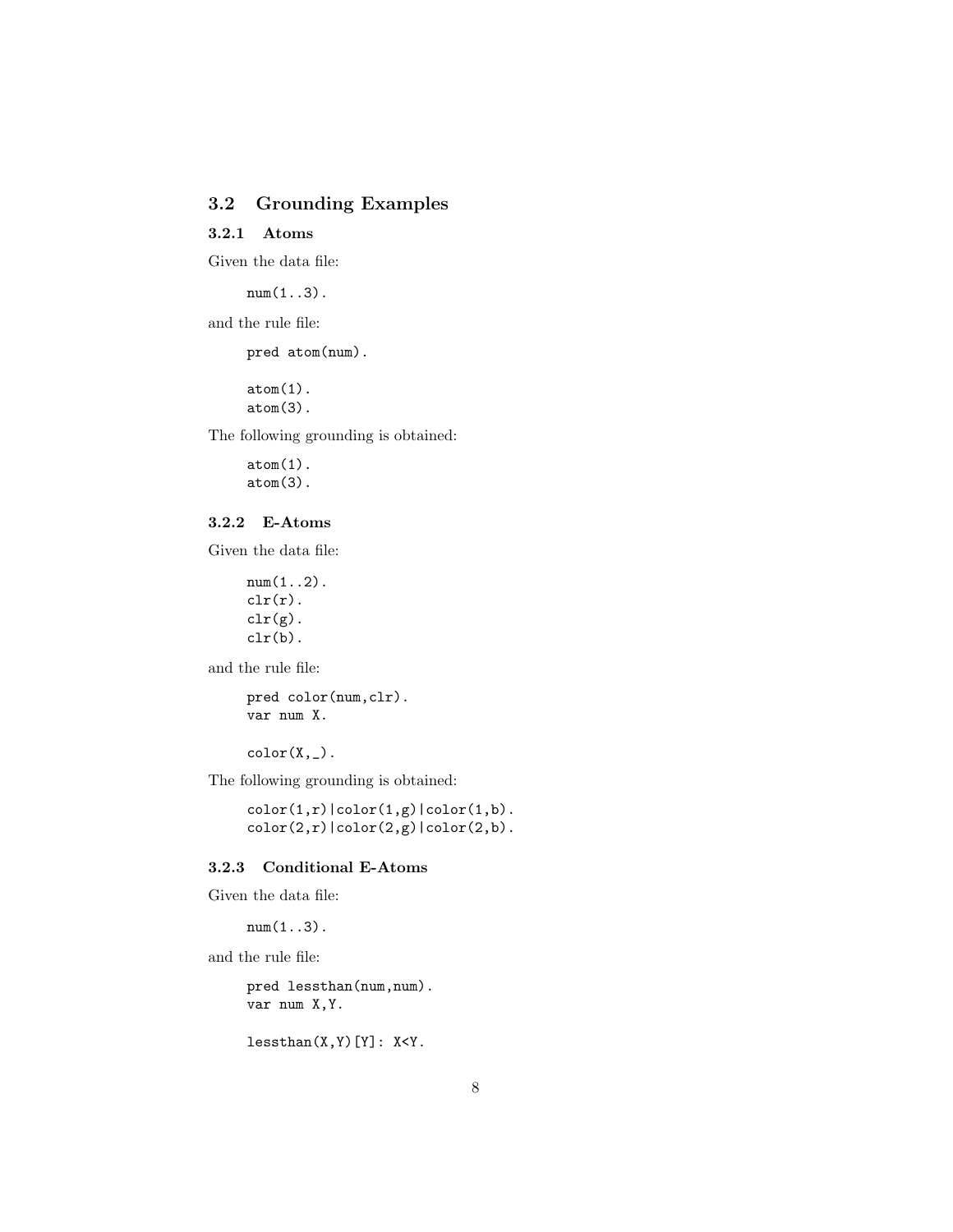The following grounding is obtained:

lessthan(1,2)|lessthan(1,3). lessthan(2,3).

### 3.2.4 C-Atoms

Given the data file:

 $num(1..2)$ .  $\text{clr}(r)$ .  $\text{clr}(g)$ . clr(b).

and the rule file:

pred color(num,clr). var num X.

 $1{color(X, _{\_})}$ ?.

The following grounding is obtained:

 $1\{\text{color}(1,r),\text{color}(1,g),\text{color}(1,b)\}$ 2.  $1\{\text{color}(2,r),\text{color}(2,g),\text{color}(2,b)\}$ 2.

# 3.2.5 Clauses

Given the data file:

 $num(1..3)$ .  $\text{clr}(r)$ .  $\text{clr}(g)$ . clr(b).

and the rule file:

pred color(num,clr). var num X. var clr K.  $1\{\text{color}(X,K)[K]\}.$  $color(X,K),X<=2$  ->  $color(X,r).$  $color(X,K),X>2 \rightarrow color(X,b).$ 

The following grounding is obtained:

 $1{color(1,r),color(1,g),color(1,b)}$ .  $1{color(2,r),color(2,g),color(2,b)}$ 1.  $1{color(3,r),color(3,g),color(3,b)}1$ .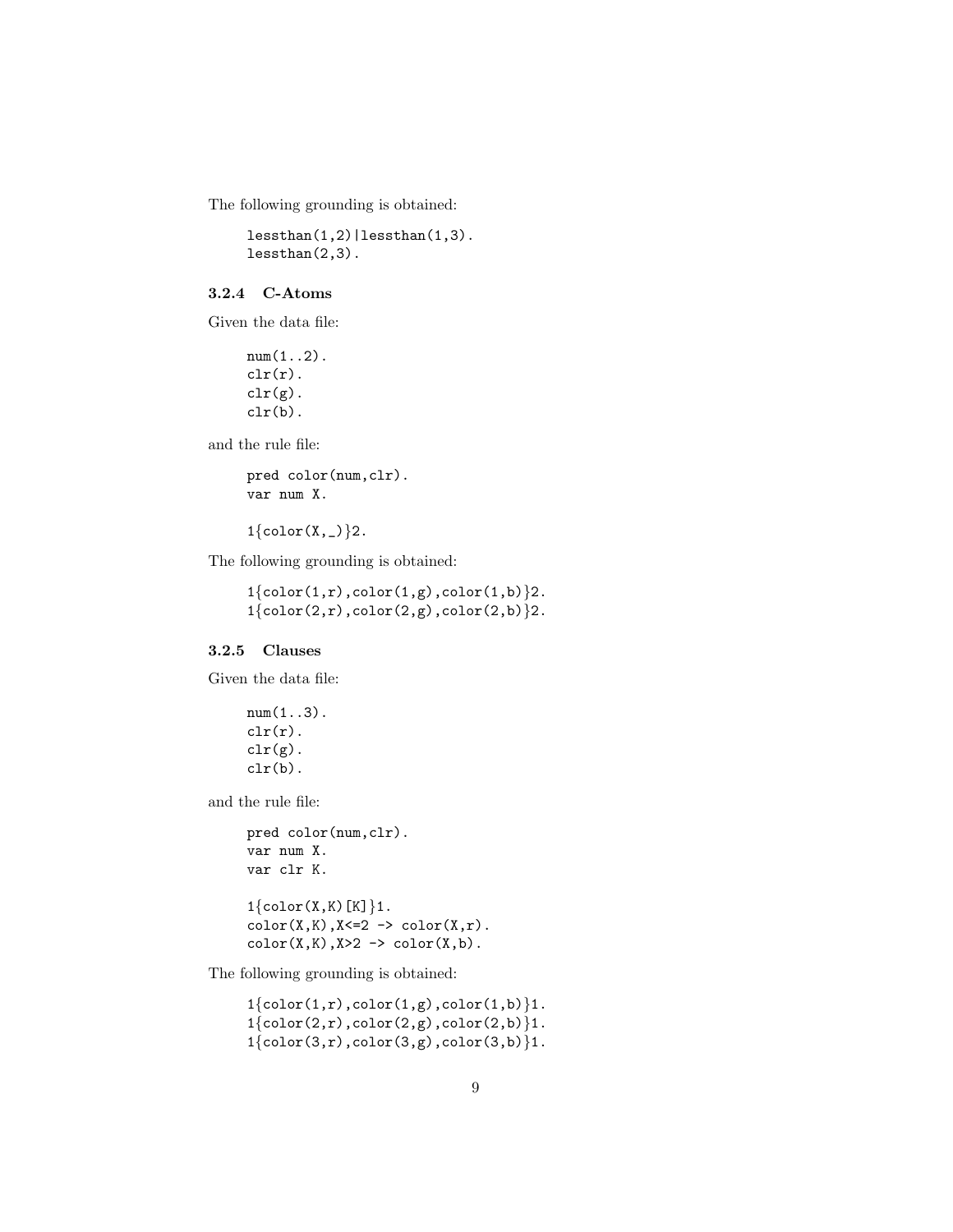```
color(1,r) \rightarrow color(1,r).
color(1,g) \rightarrow color(1,r).
color(1,b) \rightarrow color(1,r).
color(2,r) \rightarrow color(2,r).
color(2,g) \rightarrow color(2,r).
color(2,b) \rightarrow color(2,r).
color(3,r) \rightarrow color(3,b).
color(3,g) \rightarrow color(3,b).
color(3,b) \rightarrow color(3,b).
```
# 3.3 Models and Satisfaction

A model of a grounded and simplified  $PS^+$  theory  $T = (D, P)$  (and so, of the theory itself) is an assignment of truth values to atoms such that all clauses in  $gr^s(D, P)$  are satisfied.

- A clause is satisfied in all cases *except* when its body is *true* (possibly because it is empty) and its head is false (possibly because it is empty).
- The body of a clause, as a conjunction, is *true* only when all of its atoms and c-atoms are true.
- The head of a clause, a disjunction, is  $true$  when at least one of its atoms or c-atoms is true.
- A c-atom is satisfied when the number of *true* atoms it contains is within its lower and upper bounds.

# 4 Installation

# 4.1 Obtaining the  $PS^+$  software

The programs *psgrnd* and *aspps* and several related programs and utilities can be obtained at http://www.cs.uky.edu/ai/aspps/.

### 4.2 System Requirements

The programs psgrnd and aspps work on most Unix-like systems with the gcc compiler available, including Linux (gcc 2.95.3 and 3.2.2), Solaris (gcc 2.95.3), Freebsd 4.7 (gcc 2.95.4), and the Cygwin environment for Windows (gcc 3.2). The utilities require Perl 5 or greater.

## 4.3 Installing psgrnd on Unix Systems

Installing psgrnd is straightforward: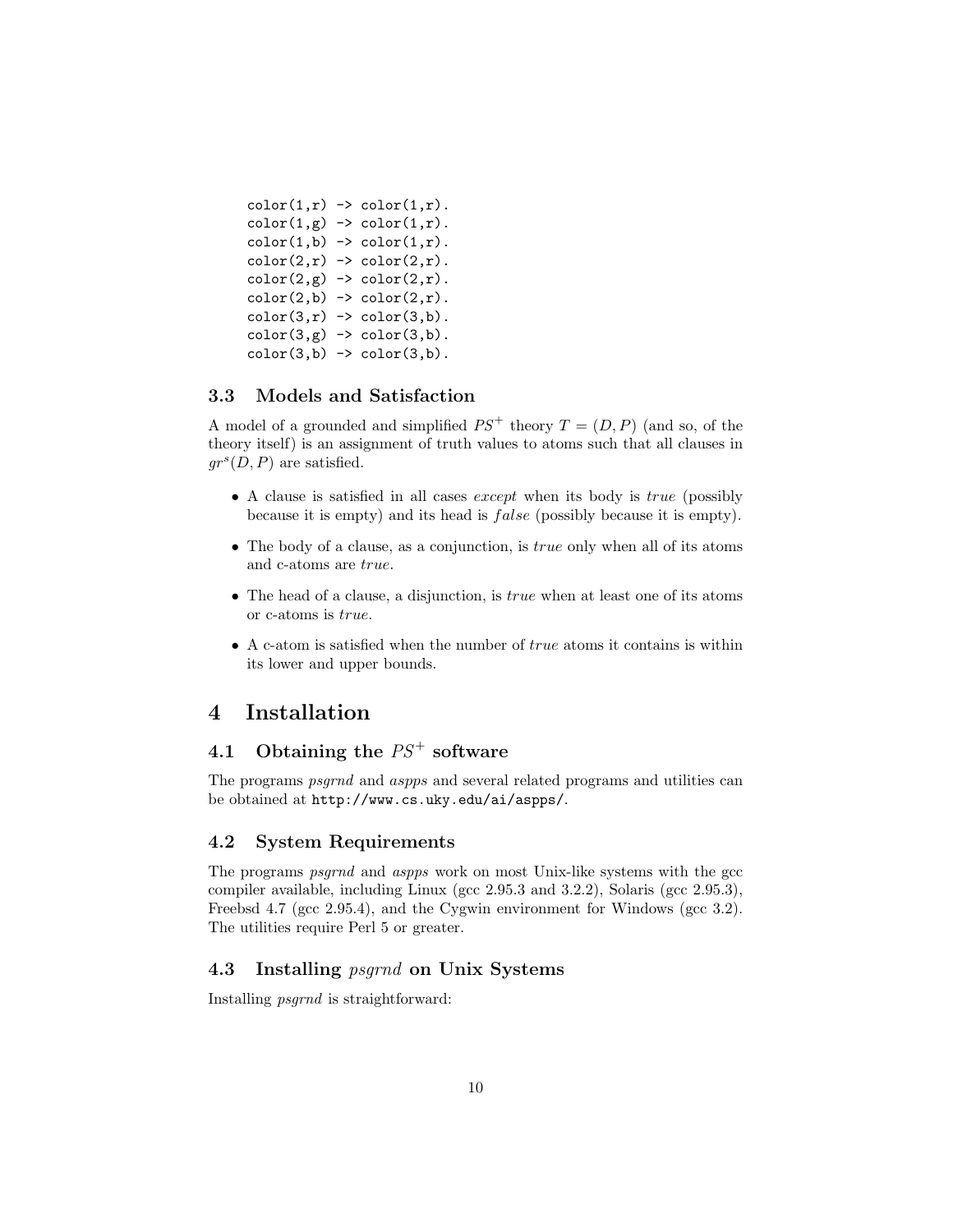- 1. Type gunzip  $-c$  psgrnd. XXXX. XX. XX. tar. gz | tar xvf to extract the source code archive (where  $XXX.XX.XX$  is the version-specific date of psgrnd).
- 2. Type cd Psgrnd
- 3. Type make to compile psgrnd.
- 4. Install the compiled program by placing it in a directory for executable files. For example, type cp psgrnd /usr/local/bin/

## 4.4 Installing aspps on Unix Systems

The installation process for aspps is similar.

- 1. Type gunzip  $-c$  aspps. XXXX. XX. XX. tar.gz | tar xvf  $-c$  to extract the source code archive (where XXXX.XX.XX is the version-specific date of aspps).
- 2. Type cd aspps
- 3. Type make to compile aspps.
- 4. Install the compiled program by placing it in a directory for executable files. For example, type cp aspps /usr/local/bin/

# 5 Invoking psgrnd

The grounding of  $PS^+$  theories is performed by the program psgrnd. The required input to execute *psgrnd* is a single program file, one or more data files, and values for symbolic constants to be specified at the command line. If no errors are found while reading the files and during grounding, a machine-readable ground program is generated and printed to the standard output (unless the -o command line option is used). The format of the psgrnd output is covered in Section

psgrnd has the following command line options:

```
psgrnd -r rfile -d dfile<sub>1</sub> [dfile<sub>2</sub> ... dfile<sub>m</sub>] [-c c<sub>1</sub>=v_1[c_2=v_2 \ldots c_n=v_n]] [-o [theoryfile]] [-C]
```
Required Arguments:

-r rfile

 $rfile$  is the file describing the problem (the program file). There must be exactly one program file.

-d  $dfile_1$  [dfile<sub>2</sub> ... dfile<sub>m</sub>]

Each  $dfile_i$  is a data file containing data that will be used to instantiate the theory.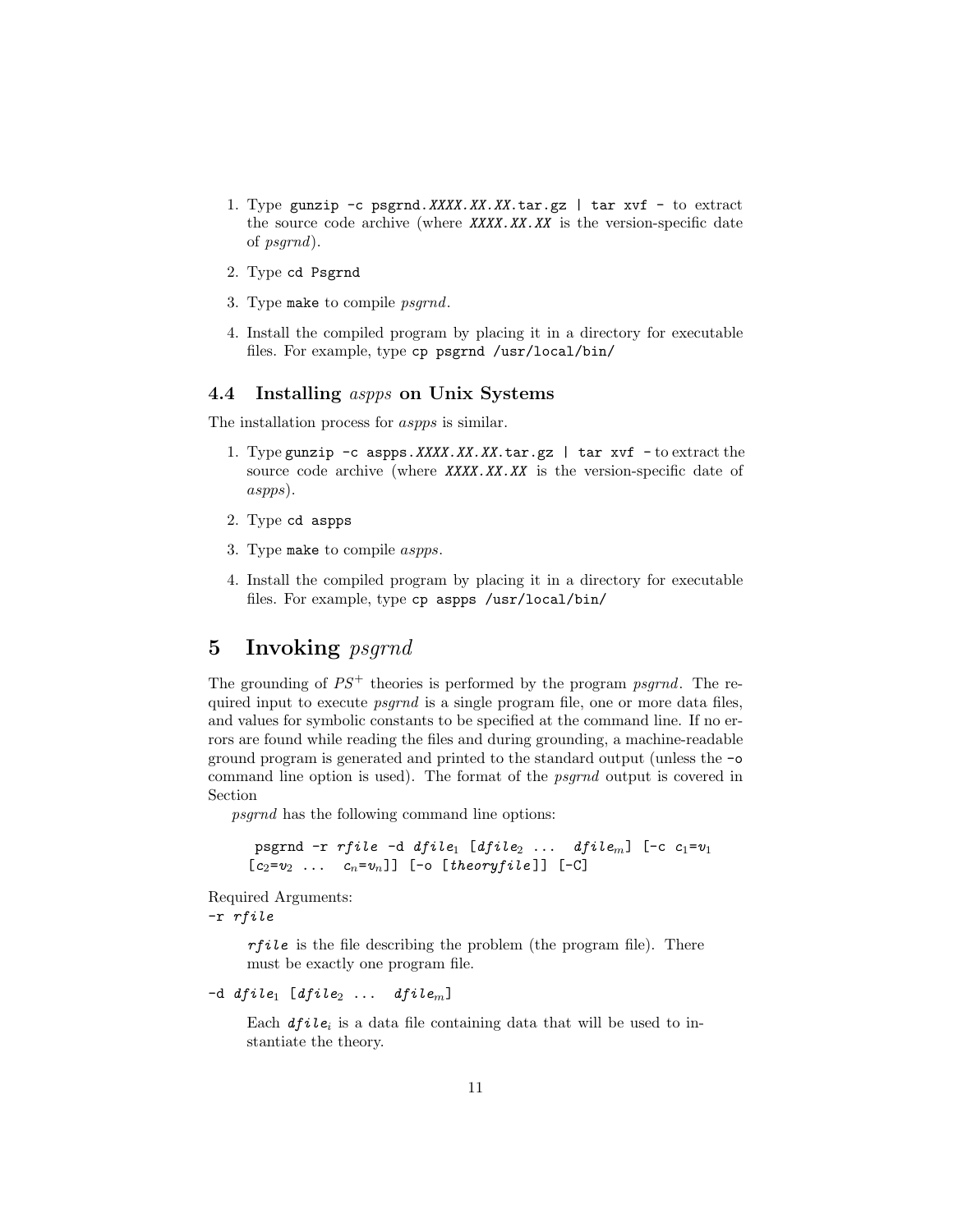Optional Arguments:  $-c$   $c_1 = v_1$   $[c_2 = v_2$  ...  $c_n = v_n]$ 

> This option allows the use of constants in both the data and program files. When  $c_i$  is found while reading input files, it is replaced by  $v_i$ .  $v_i$  can be any string that is valid for the data type. If  $c_i$  is to be used in a range specification, then  $v_i$  must be an integer.

```
-o [theoryfile ]
```
If theoryfile is specified,  $psgrnd$  will save its output to that filename. Otherwise, the name of the output file is a catenation of the constants and the program and data file names, with the extension .aspps (or .cnf, if the -C flag is used).

 $-c$ 

This option changes psgrnd's output to DIMACS CNF format [3]. It can only be used if no weight (in particular, cardinality) atoms are present in the program file.

The ordering of the command line options is unimportant, provided the data files and constants are enumerated together in their respective lists.

Example Usage of psgrnd:

psgrnd -r program file -d data file -c n=8 -o theory file.aspps

# 6 psgrnd Output Format

The ground programs generated by psgrnd are similar to the DIMACS CNF format.

- All lines are terminated by a single linefeed character,  $\langle \n\rangle$ n'.
- Every line that starts with the letter 'c' is a comment and is ignored.
- All other lines are the clauses of the ground program.
- Atoms are represented by positive integers.

However, unlike the DIMACS CNF format:

• Each file has a header line of the form:

p <num of atoms> <num of clauses>

- Clauses are terminated by the end of the line  $(\hat{\ }$ n'), not with a '0'.
- C-atoms are preserved and represented using special notation.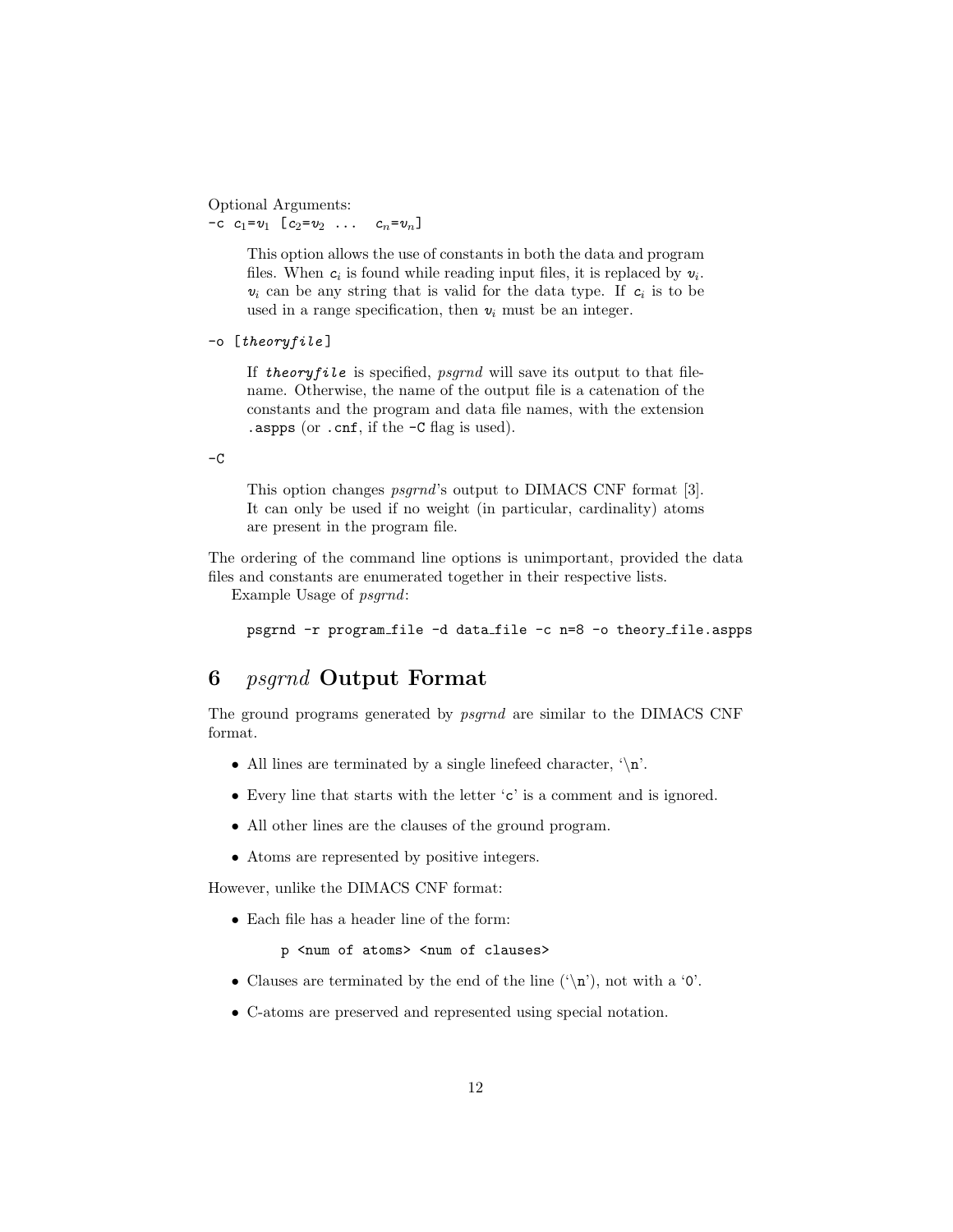### 6.1 Atoms

We use positive integers from the set  $\{1, 2, ...,$  < number of atoms  $\}$  to represent ground atoms. The mapping between a ground atom and its corresponding integer is explicitly listed by the comment lines appearing at the end of each file.

Comments which start with the number '0' represent atoms which were computed during grounding. These atoms are always true and are therefore present in all answer sets. Atoms which are always false do not appear at all in the ground programs.

### 6.2 C-atoms

A c-atom  $k\{a_1, \ldots, a_n\}$ m is represented after grounding as:

 $\{$  k m int $_{a_1}$  ... int $_{a_n}$   $\}$ 

where  $int_{a_i}$ 's are integer representations of ground atoms in the c-atom. All integers are separated by space characters.

### 6.3 Clauses

A clause  $A_1$ , ...,  $A_m \rightarrow B_1$  | ... |  $B_n$  is expressed after grounding as:

 $r(A_1)$  ...  $r(A_m)$ ,  $r(B_1)$  ...  $r(B_n)$ 

where  $r(A) = \text{int}_a$ , if  $A = a$ , for some ground atom a, and  $r(A) = \{ k \text{ m int}_{a_1}$ ...  $\text{int}_{a_n}$  }, if  $A = \mathbf{k} \{ \mathbf{a}_1, \ldots, \mathbf{a}_n \}$ m is a cardinality atom (as before, we write  $\text{int}_a$  to denote the integer representing a ground atom a). All integers are separated by space characters, and the body and the head are separated by a comma.

# 7 Invoking aspps

The solver, aspps, is used to compute models of the ground  $PL^{wa}$  theory produced by *psgrnd*. The name of the file containing the theory is input on the command line. After executing the *aspps* program, a file named **aspps**.stat is created or appended with statistics concerning this execution of aspps. Depending on which command line options were used, aspps may generate additional output. See Section 8 for further information on the output of aspps, including the format of aspps.stat.

The program aspps has the following command line options:

aspps -f  $filename$   $[-A]$   $[-P]$   $[-C [x]]$   $[-L [x]]$   $[-S$  name<sub>1</sub>  $[name_2]$  $\ldots$  name<sub>m</sub>]] [-r]

Required Arguments: -f filename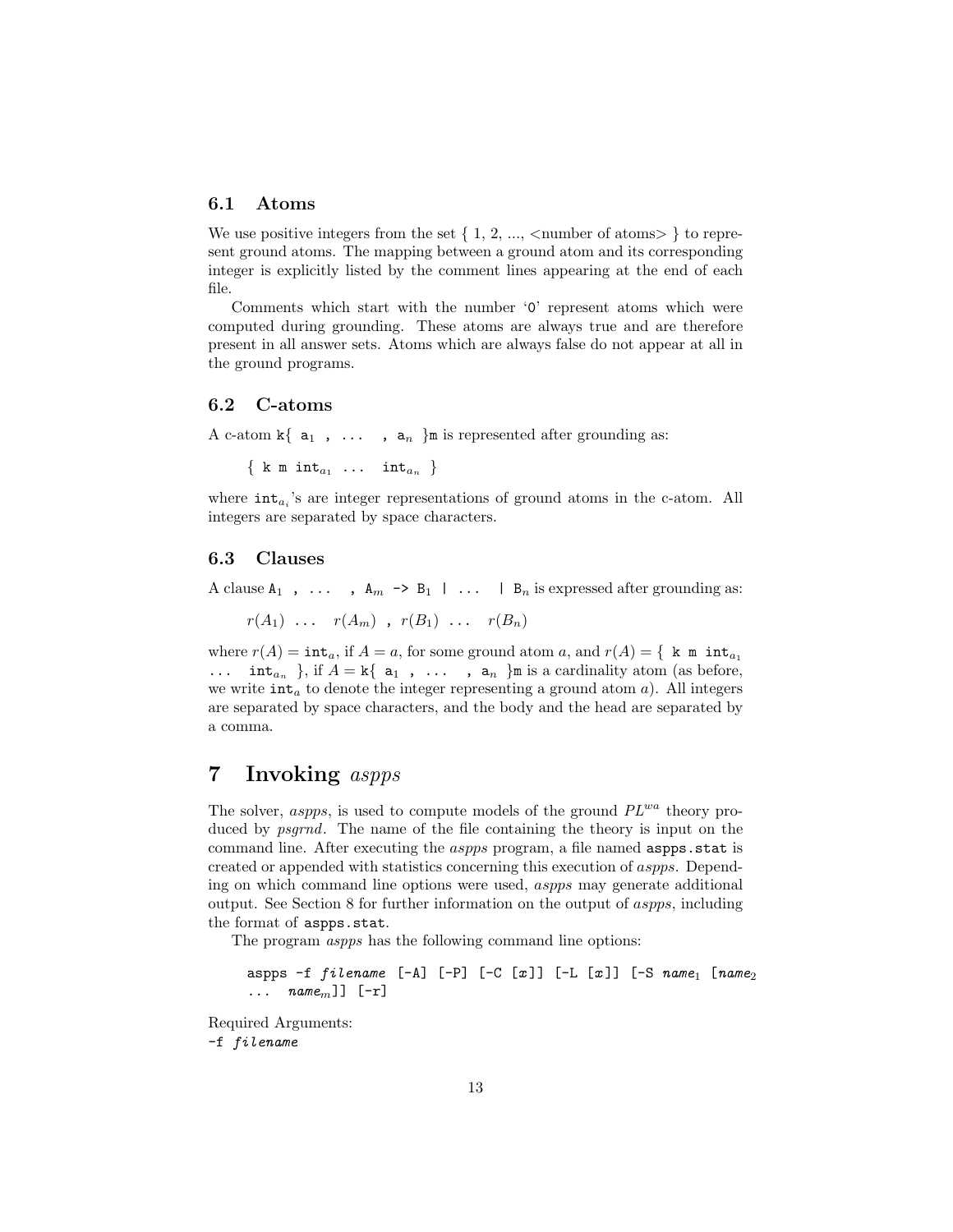Where  $filename$  is the name of the file containing a ground theory in  $PL^{wa}$  format.

Optional Arguments:

 $-A$ 

Prints atoms that are true in the computed model, in readable form.

 $-C$   $[x]$ 

Counts the number of solutions. If the -C flag is not used, aspps stops after the first solution is found or after the whole search space is exhausted, whichever comes first. If the flag is used but  $x$  is not specified, aspps finds all solutions. Finally, if the flag is used and  $x$ is specified (where  $x$  is a positive integer), aspps stops after finding x solutions or exhausting the whole search space, whichever comes first.

 $-L$   $[x]$ 

Enables look-ahead (disabled by default). If  $x$  is specified, aspps will look ahead  $x$  atoms. If  $x$  is omitted, the default value of 5 will be used.

```
-S name<sub>1</sub> [name<sub>2</sub> ... name<sub>m</sub>]
```
Shows positive atoms built of predicates  $name_i$ .

-r

For versions of aspps that allow restarts (for instance, version of 05/17/2005), turns restarts of

Example Usage of aspps:

aspps -f theory file.aspps -A -C

# 8 aspps Output

## 8.1 aspps.stat

When *aspps* is run, it creates (or updates) a file named **aspps**.stat. This file contains statistics about the last run of aspps. Its fields are, in order:

| Var The number of variables in the input program.        |
|----------------------------------------------------------|
| Clause The number of clauses in the input program.       |
| Sat The status of the theory: sat or unsat, respectively |
| CPU Time The amount of CPU time used, in seconds.        |
| Branch The number of branch points.                      |
| Borktrick The number of times aspps backtracked.         |
| Count The number of solutions found.                     |
| Filename The filename of the input program.              |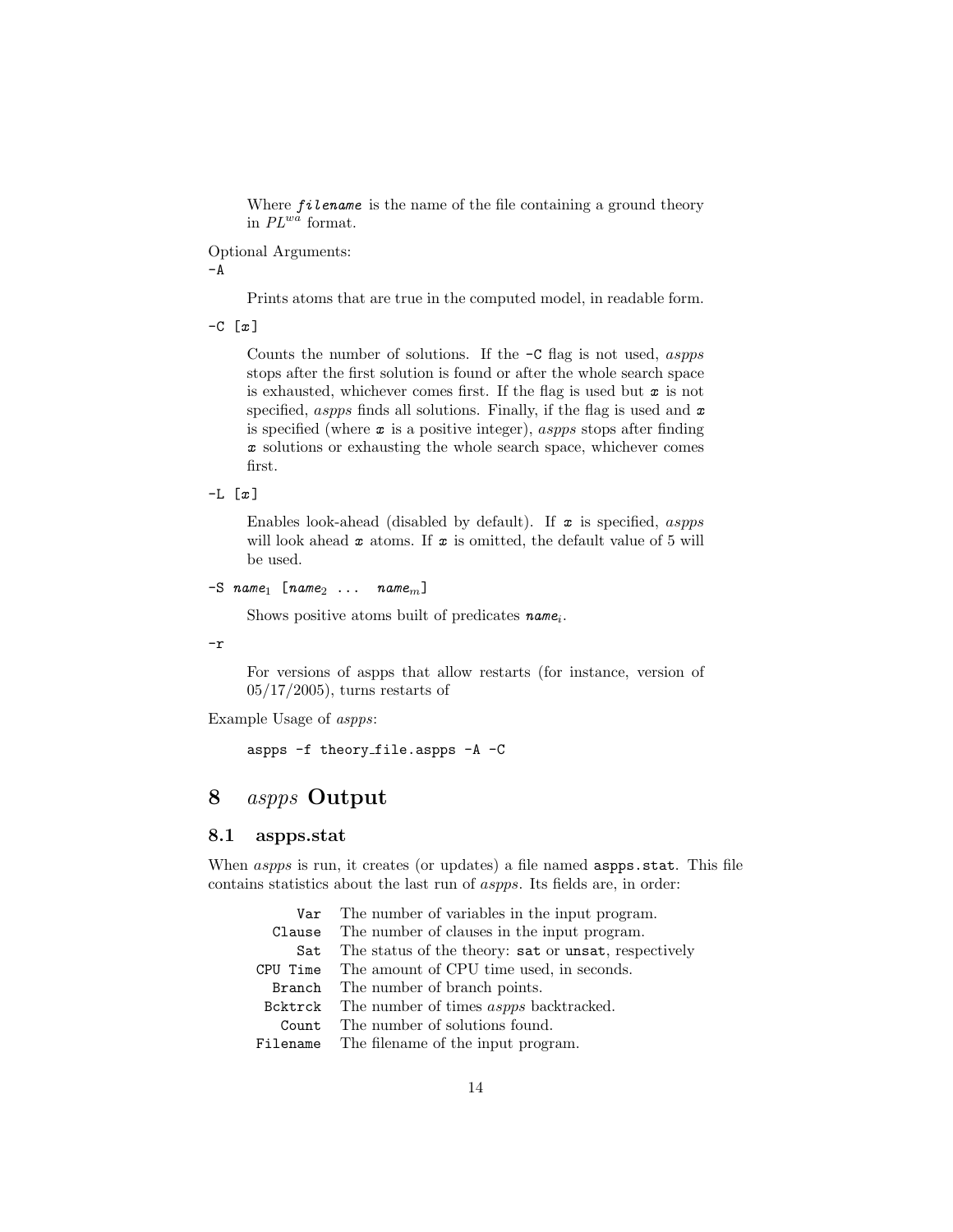The fields are separated by one or more spaces, and each run of aspps is represented by a different line, delimited by the linefeed  $(\hat{\ })$  character.

The graph-coloring example from Section 9 will cause aspps to generate lines similar to the following:

|               |  |    |    | Var Clause Sat CPU-Time Branch Bcktrck Count Filename |
|---------------|--|----|----|-------------------------------------------------------|
| 16  13  sat 0 |  | 22 | 24 |                                                       |

The line containing column labels is written when the aspps.stat file is first created. Subsequent executions of aspps append the file only with statistics like those in the second line.

# 8.2 Output of Answer Sets

Three *aspps* parameters affect its output:  $-A$ ,  $-C$ , and  $-S$ . When the  $-A$  command line option is used, aspps prints to the standard output atoms that are true in the computed model. This output is in human-readable form. Atoms which were determined during grounding to always be true are listed once, at the beginning. Next, the true atoms from answer sets are listed. The number of answer sets printed is controlled by the -C command line flag, as discussed in Section 7. Any atoms which were determined during grounding to be false are omitted from the output of aspps. If the -S flag is used, aspps will display all positive atoms constructed from the specified predicate (or predicates).

For example, when a solution is found for the graph-coloring example using the command aspps  $-f$  gc.aspps  $-A$  (where gc.aspps is the name of the filename containing the ground  $PL^{wa}$  program), aspps will output the following:

```
aspps.2003.01.09
```
Atoms determined during grounding:

Answer-set 1:  $color(1,r)$ color(2,g) color(3,r) color(4,g)

# 9 Examples

This section contains examples of common problems and puzzles implemented in  $PS^+$ .

## 9.1 Graph Coloring

Given an undirected graph, the goal is to assign colors to its vertices such that no two vertices connected by an edge share the same color.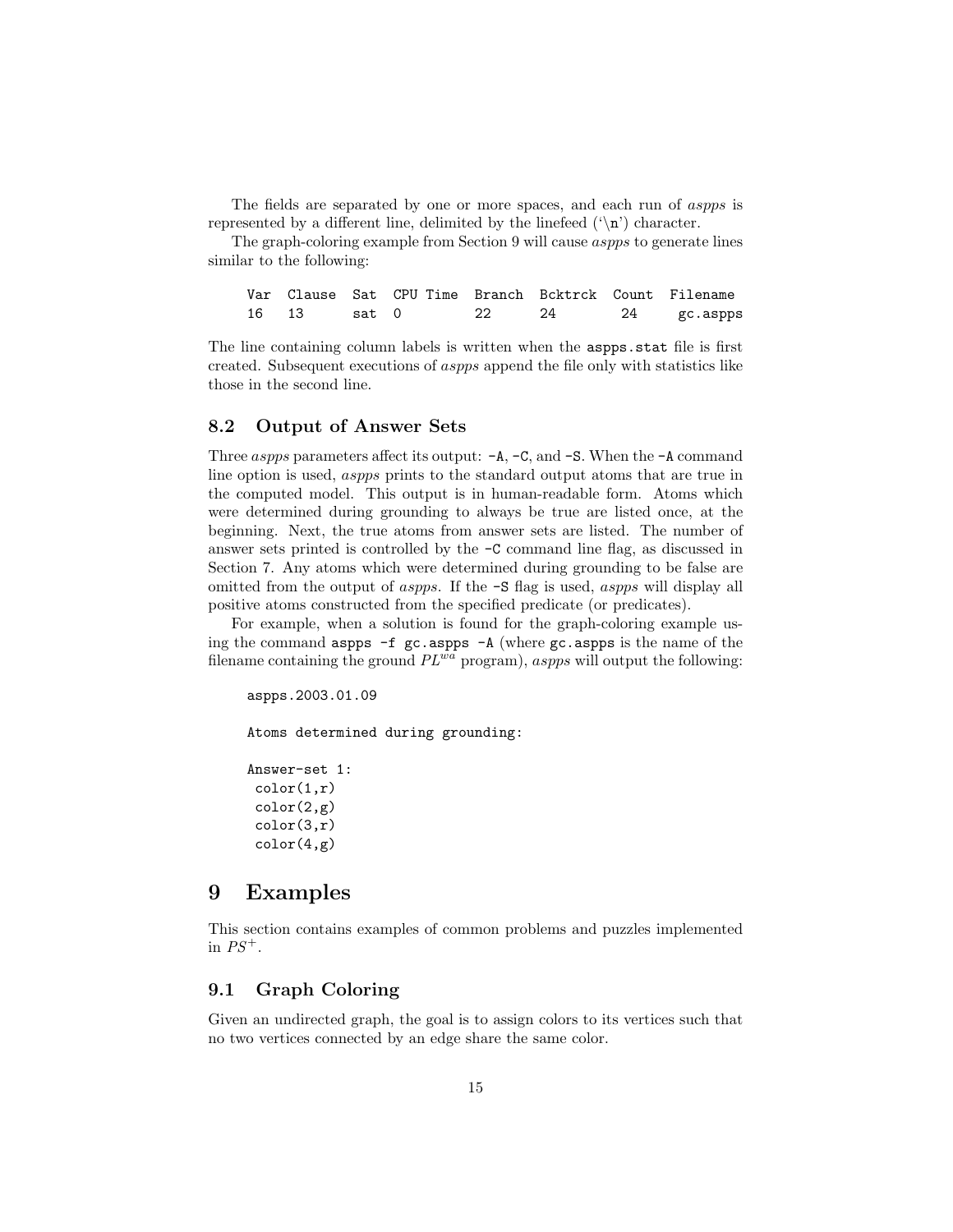### Data File

This is a data file for the graph 3-coloring problem.

% The next line defines the four vertices of the input graph.

vtx(1). vtx(2). vtx(3). vtx(4).

% The next line specifies the edges of the input graph; % its parameters must be vertices as defined above.

 $edge(1,4)$ .  $edge(1,2)$ .  $edge(3,2)$ .

% Finally, the next line defines three available colors:  $r$ ,  $g$ , % and b.

 $\text{clr}(r)$ .  $\text{clr}(g)$ .  $\text{clr}(b)$ .

### Program File

The single program predicate  $color(X, K)$  represents the fact that vertex X is assigned color K.

% We define the predicate color, to associate each vertex with a % color.

pred color(vtx,clr).

% We declare two variables of type vtx.

var vtx X,Y.

% We declare one variable of type clr.

var clr K.

% Each vertex has exactly one color.

1{color(X,\_)}1.

% Adjacent vertices cannot share the same color.

 $color(X,K),color(Y,K),edge(X,Y)$  ->.

aspps and psgrnd Output

\$ psgrnd -r 1\_gc.rule -d 1\_gc.data -o 1\_gc.aspps Version: psgrnd 7-Jul-2005 SUCCESS: Created file "1\_gc.aspps"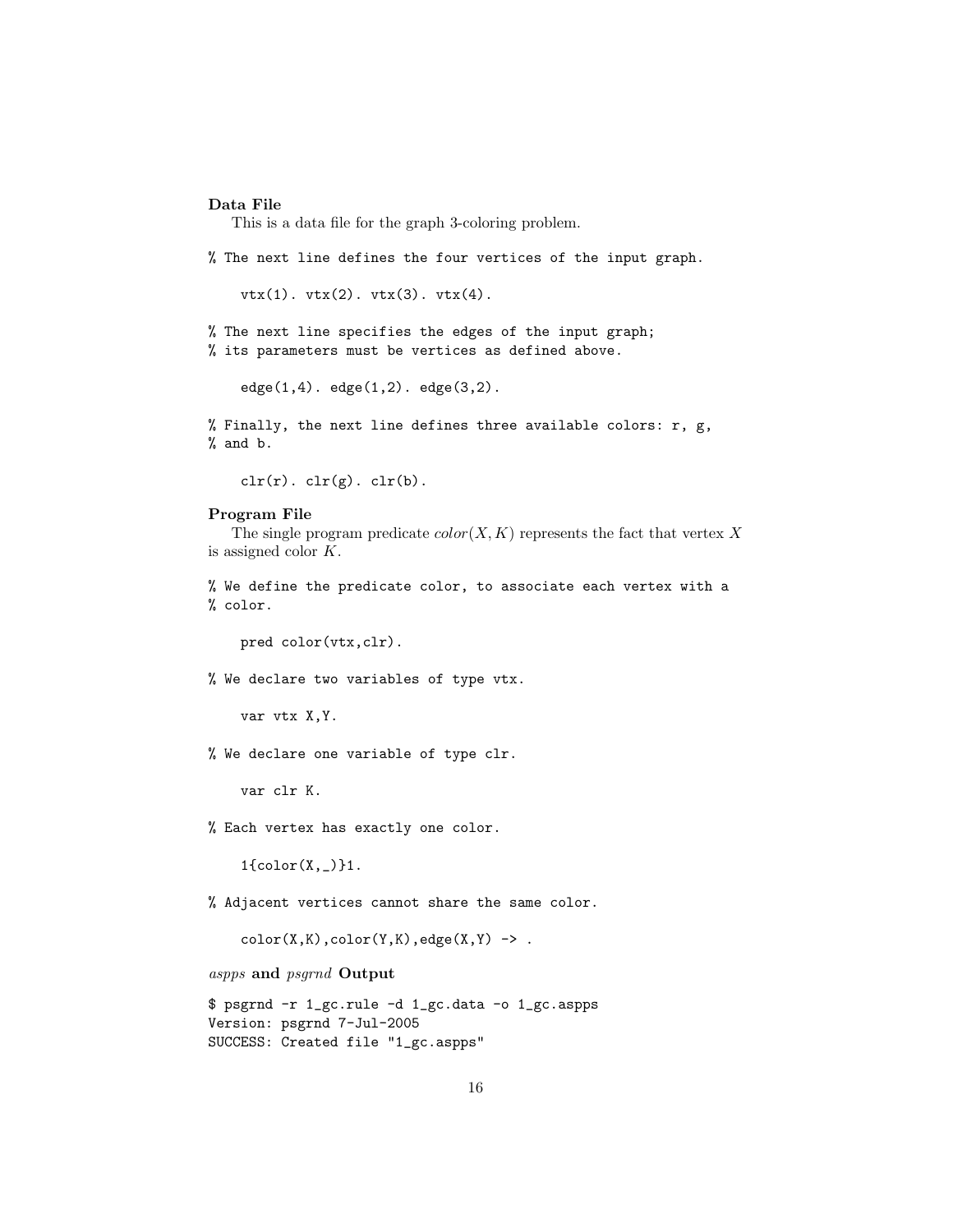```
$ aspps -f 1_gc.aspps -A
```
aspps.2003.06.04

Atoms determined during grounding:

```
Answer-set 1:
 color(1,b)color(2,g)color(3,b)
 color(4,g)
```
### Aspps.stat Information

|    |       |  |  | Variable Clauses Sat CPU-Time Branch Bcktrck Count Filename |
|----|-------|--|--|-------------------------------------------------------------|
| 16 | sat 0 |  |  | 1_gc.aspps                                                  |

# 9.2 N-Queens

Given an  $n \times n$  chessboard, the goal is to place on it n queens so that no two queens attack each other (that is, no two queens are in the same row, column, or in the same diagonal).

#### Data File

Data predicate number specifies the number of queens and the dimensions of the board.

```
% We declare a range of numbers, from 1 to the constant n.
% Constant n will be specified on the command line.
```
number(1..n).

#### Program File

A simple encoding of the N-Queens problem is used here for the sake of clarity.

The main program predicate is *queen*. Atom  $\text{green}(R, C)$  represents the fact that a queen is placed in the position  $(R, C)$ .

% We declare a predicate queen, which represents the placement of a % queen on the chess board.

pred queen(number,number).

% We declare three variables of type number.

var number R,C,I.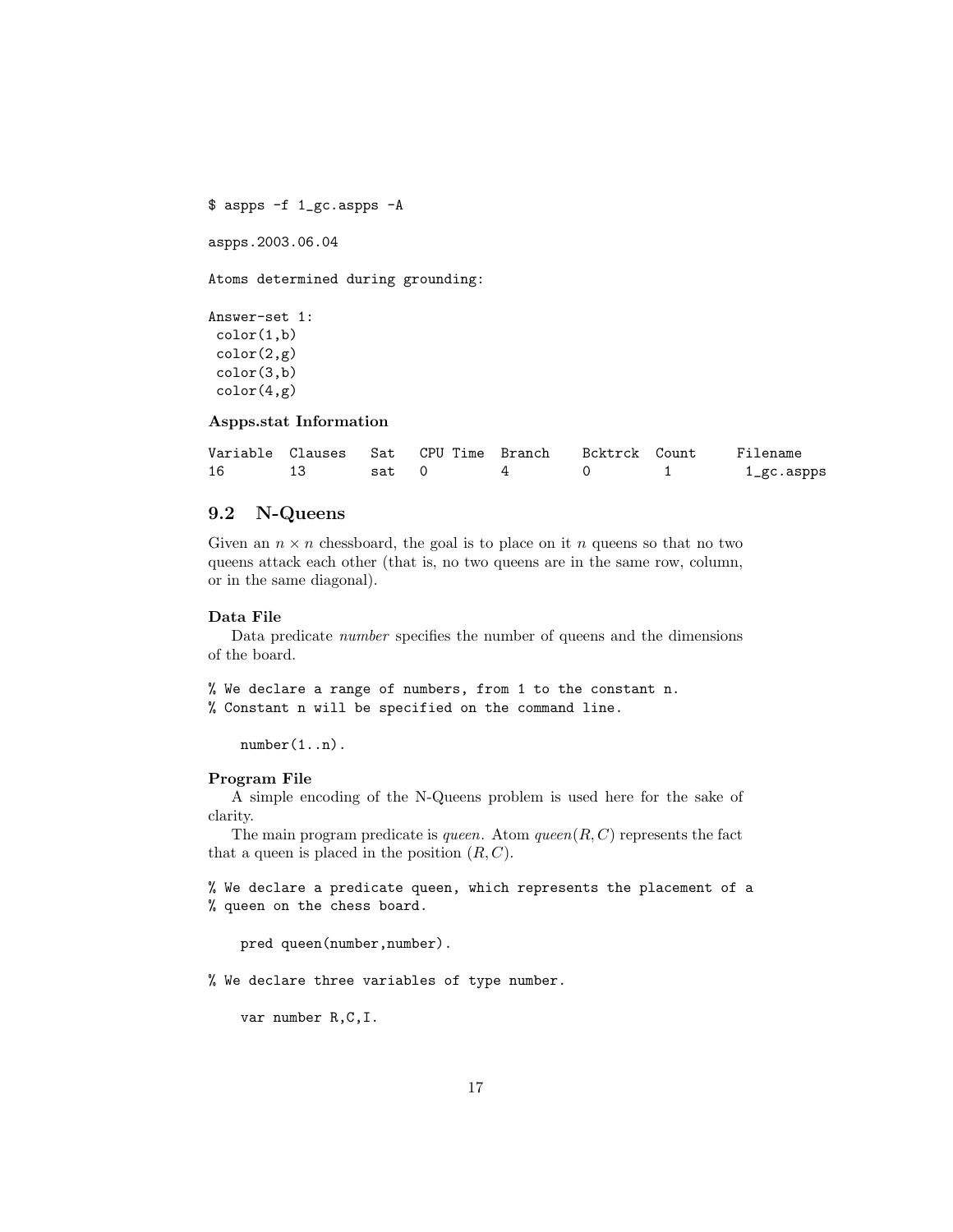% There is exactly one queen per row.

1{queen(R,\_)}1.

% There is exactly one queen per column.

1{queen(\_,C)}1.

% There is at most one queen per diagonal.

% For the following comments, we assume the rows and columns of % the chessboard are labeled from 1 to n starting from the % bottom left corner.

% Allow at most one queen per diagonal in the upper % left corner of the board.

 ${queen(R+I-1,I)[I]}$ .

% Allow at most one queen per diagonal in the bottom % right corner of the board.

{queen(I,C+I-1)[I]}1.

% Allow at most one queen per diagonal in the bottom % left corner of the board.

 ${queen(R-I+1,I)[I]}$ .

% Allow at most one queen per diagonal in the upper % right corner of the board.

{queen(n-I+1,C+I-1)[I]}1.

Aspps and Asppsgrnd Output

\$ psgrnd -r 2\_nq.rule -d 2\_nq.data -c n=8 -o 2\_nq.aspps Version: psgrnd 7-Jul-2005 SUCCESS: Created file "2\_nq.aspps" \$ aspps -f 2\_nq.aspps -A

aspps.2003.06.04

Atoms determined during grounding:

Answer-set 1: queen $(1,7)$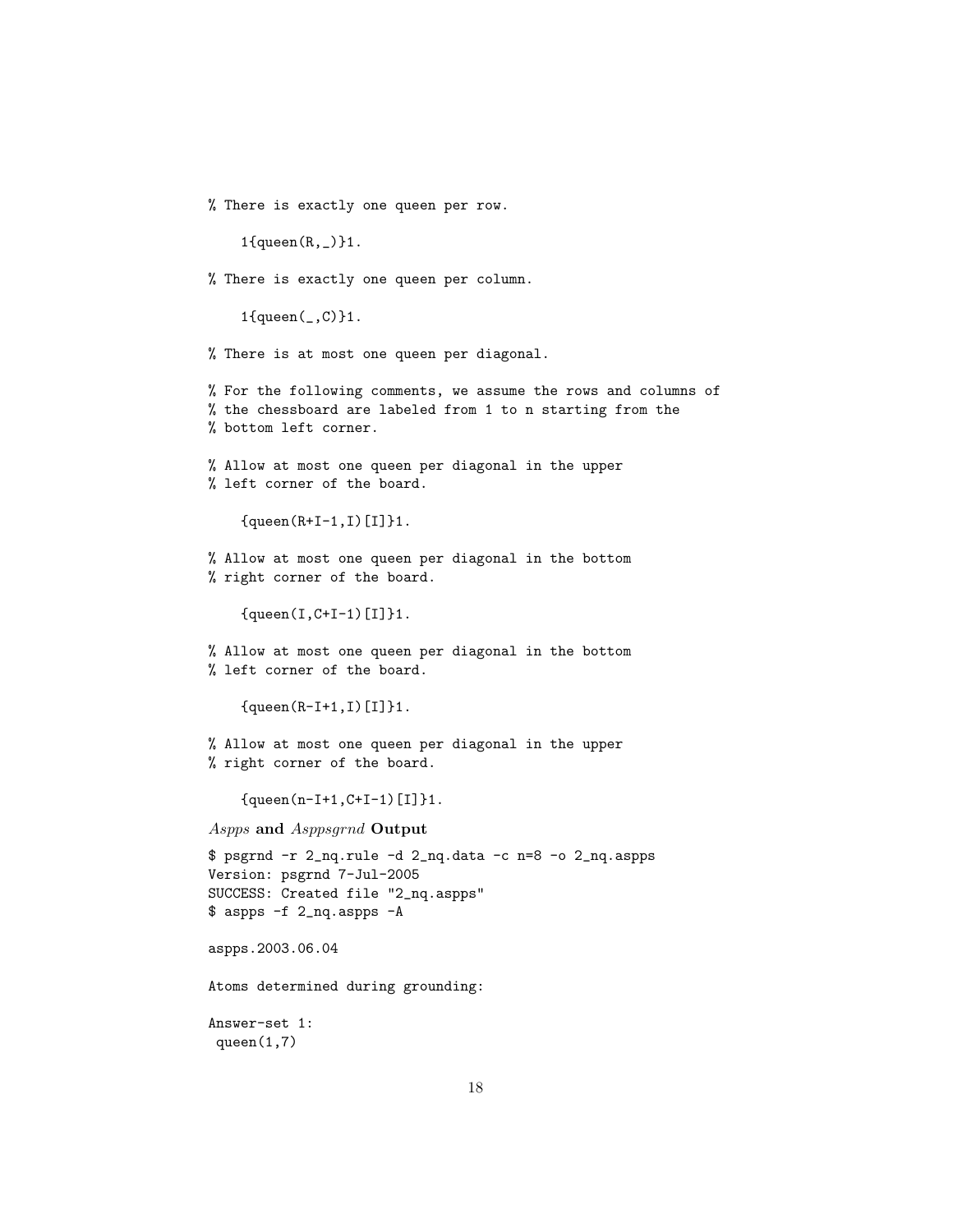```
queen(2,1)
queen(3,3)
queen(4,8)
queen(5,6)
queen(6,4)
queen(7,2)
queen(8,5)
```
### Aspps.stat Information

|     |       |  | Variable Clauses Sat CPU-Time Branch - Bcktrck Count | Filename   |
|-----|-------|--|------------------------------------------------------|------------|
| 112 | sat 0 |  |                                                      | 2_nq.aspps |

# 9.3 Wire Routing

Given pairs of terminals on a grid and a set of obstacles, the goal is to connect terminals by wires so that the wires:

- do not intersect
- $\bullet\,$  do not enter obstacles
- do not share grid edges

The provided data file for this example models the following wire routing configuration:



# Data File

% We define four wires.

 $wire(1)$ . wire $(2)$ . wire $(3)$ . wire $(4)$ .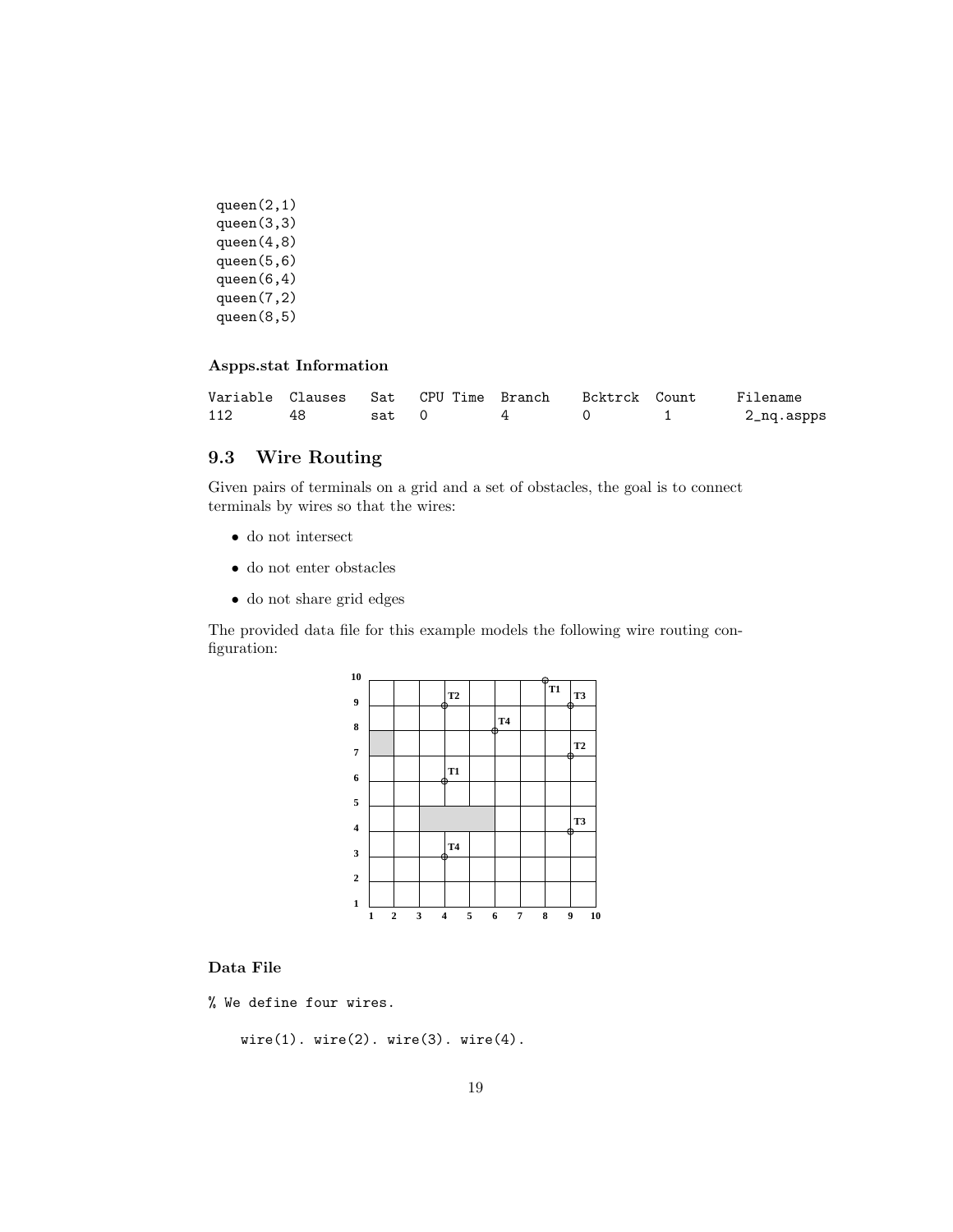```
% We define the number of columns and rows
    crd(1). crd(2). crd(3). crd(4). crd(5).
    crd(6). crd(7). crd(8). crd(9). crd(10).
% We define terminal locations.
% terminal(X,Y,Z) means the end of wire Z is in (X, Y).
    terminal(6,4,1). terminal(10,8,1).
    terminal(7,9,2). terminal(9,4,2).
    terminal(4,9,3). terminal(9,9,3).
    terminal(8,6,4). terminal(3,4,4).
% We define blocked points
    blocked(4,3). blocked(4,4). blocked(4,5). blocked(4,6).
    blocked(5,3). blocked(5,4). blocked(5,5). blocked(5,6).
    blocked(7,1). blocked(7,2). blocked(8,1). blocked(8,2).
Program File
% Declare program predicate path: point (I,J) is on wire W
    pred path(crd, crd, wire).
% Declare variables
    var crd I, J, K, L, M, N.
    var wire W.
% Terminal points are on the path
    \text{terminal}(I,J,W) \rightarrow \text{path}(I,J,W).
% Terminal points have exactly one adjacent point on the path
    terminal(I,J,W) \rightarrow 1 { path(L,M,W)[L,M]: abs(I-L)+abs(J-M)==1 } 1.
% All other points on the path have exactly two adjacent points
    path(I,J,W) -> terminal(I,J,W) |
                   2 { path(L,M,W)[L,M]: abs(I-L)+abs(J-M)==1 } 2.
```
% Only one wire can pass through any point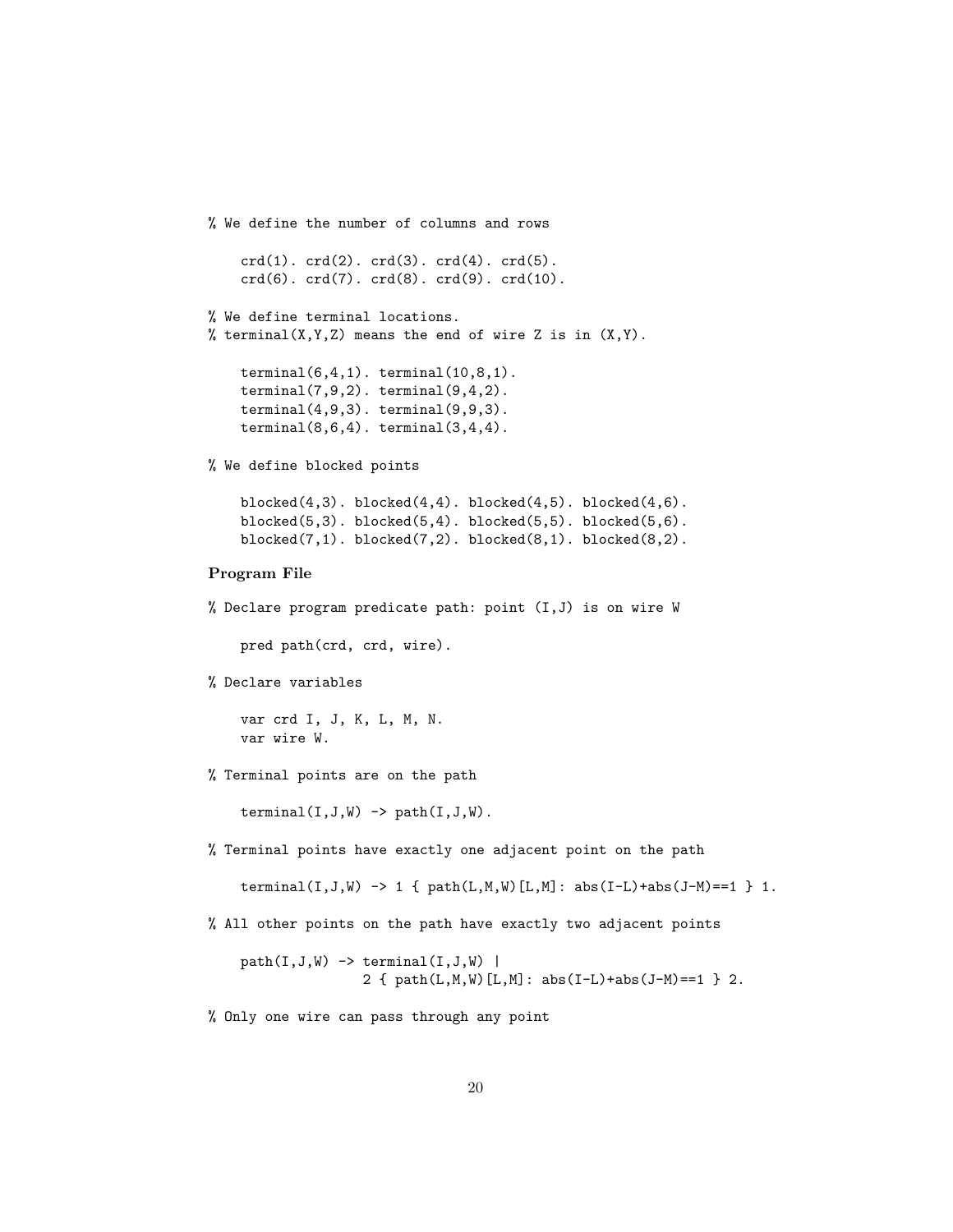{ path(I,J,W)[W] } 1.

% Blocked points are unavailable

blocked $(I,J)$ , path $(I,J,W)$  ->.

Aspps and Asppsgrnd Output

\$ psgrnd -r 3\_wr.rule -d 3\_wr.data -o 3\_wr.aspps Version: psgrnd 7-Jul-2005 WARNING: The following program variables were declared but never used: K, N SUCCESS: Created file "3\_wr.aspps" \$ aspps -f 3\_wr.aspps -A aspps.2003.06.04 Atoms determined during grounding: Answer-set 1: path(1,3,2) path(1,4,2) path(1,5,2) path(1,7,2) path(1,8,2) path(1,9,2) path(2,2,2) path(2,3,2) path(2,5,2) path(2,6,2) path(2,7,2) path(2,9,2) path(2,10,2) path(3,1,2) path(3,2,2) path(3,4,4) path(3,5,4) path(3,6,4) path(3,7,4) path(3,10,2) path(4,1,2) path(4,7,4) path(4,8,3) path(4,9,3)

```
path(4,10,2)
path(5,1,2)
path(5,2,2)
```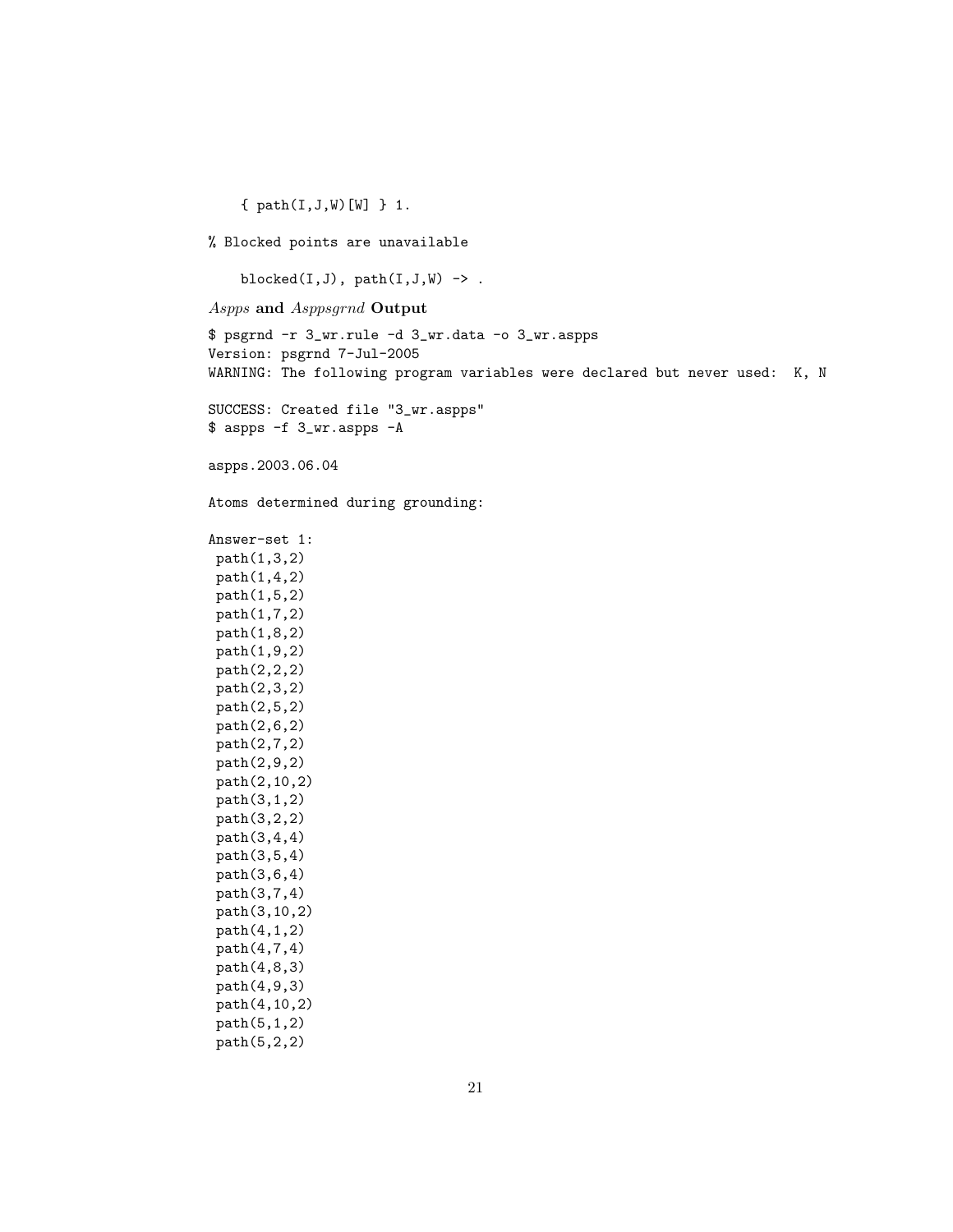```
path(5,7,4)
path(5,8,3)
path(5,9,2)
path(5,10,2)
path(6,2,2)
path(6,3,2)
path(6,4,1)
path(6,6,4)
path(6,7,4)
path(6,8,3)
path(6,9,2)
path(7,3,2)
path(7,4,1)
path(7,6,4)
path(7,8,3)
path(7,9,2)
path(8,3,2)
path(8,4,1)
path(8,5,1)
path(8,6,4)
path(8,8,3)
path(8,9,3)
path(9,1,1)
path(9,2,1)
path(9,3,2)
path(9,4,2)
path(9,5,1)
path(9,6,1)
path(9,7,1)
path(9,8,1)
path(9,9,3)
path(10,1,1)
path(10,2,1)
path(10,8,1)
```
### Aspps.stat Information

|     |     |  |                           | Filename   |
|-----|-----|--|---------------------------|------------|
| 900 | 556 |  | sat 24.04 318801 325275 1 | 3_wr.aspps |

The program above provides the following solution: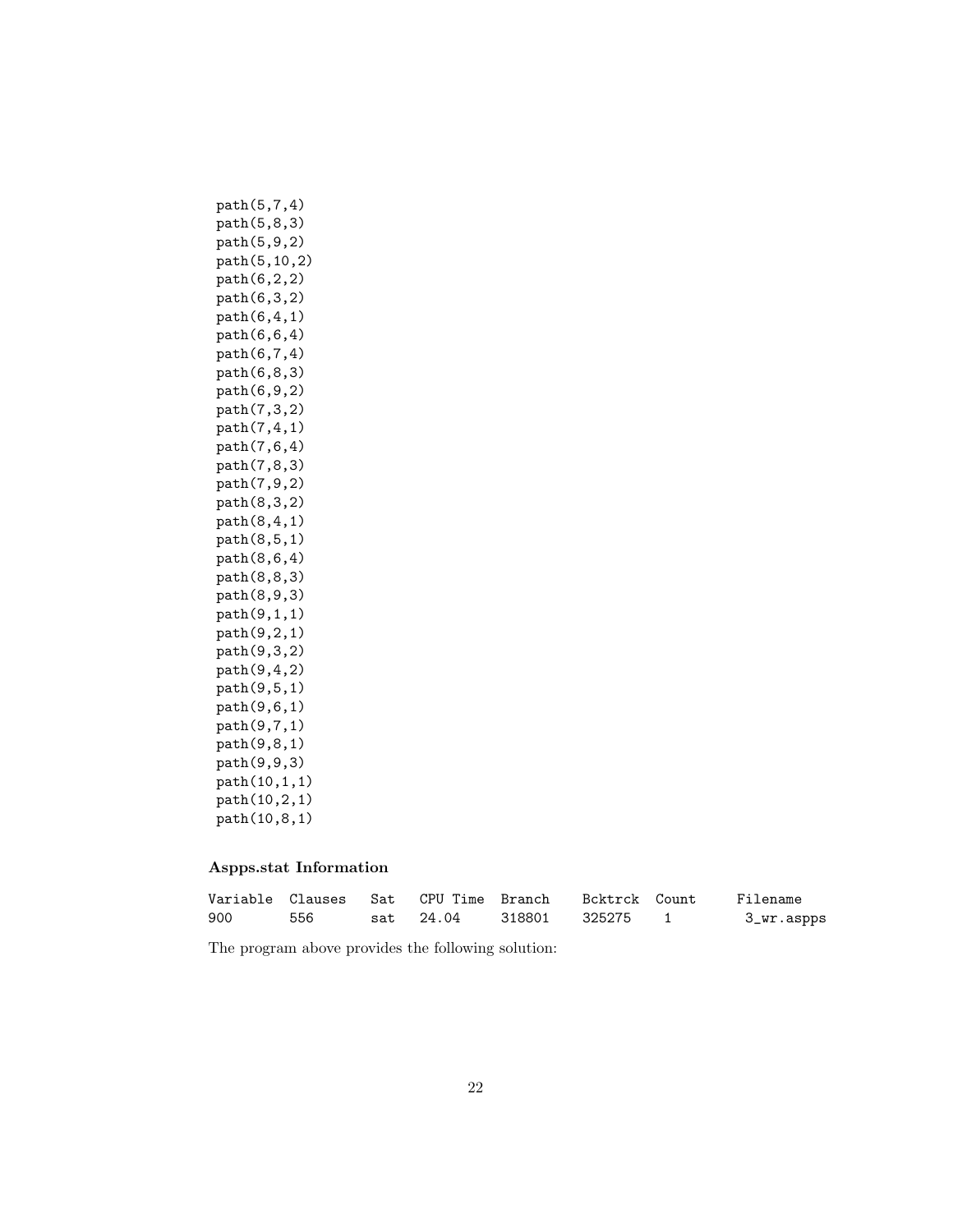

There are several problems with this solution. Meandering paths between terminals result in unnecessarily long wires. Loops also may occur, as seen in the upper left corner of the grid. These problems can be eliminated with the addition of further constraints to the wire-routing program, however.

### Program File (continued)

% At most m points on each wire

{  $path(I,J,W)[I,J]$  } m.

% Do not choose points at distance m or more from a terminal point

terminal(I,J,W), path(L,M,W),  $m < abs(I-L)+abs(J-M) \rightarrow$ .

% Eliminate cycles of length 4

 $path(I,J,W), path(I+1,J,W), path(I+1,J+1,W), path(I,J+1,W)$  ->.

% Limit search space to rectangle formed by terminal points % (or its relaxation). The rectangle is expanded by k units.

terminal(I,J,W), terminal(M,N,W), path(K,L,W)  $\rightarrow$  K  $\geq$  min(I,M)-k.  $terminal(I,J,W)$ ,  $terminal(M,N,W)$ ,  $path(K,L,W)$  ->  $K$  <=  $max(I,M)+k$ . terminal(I,J,W), terminal(M,N,W), path(K,L,W)  $\rightarrow$  L  $\rightarrow$  min(J,N)-k.  $terminal(I,J,W)$ ,  $terminal(M,N,W)$ ,  $path(K,L,W)$  ->  $L$  <=  $max(J,N)+k$ .

```
Aspps and Asppsgrnd Output
This output is incorrect. To be fixed.
```

```
$ psgrnd -r 3_wr.rule -d 3_wr.data -c m=11 k=1 -o 3_wr.aspps
Version: psgrnd 7-Jul-2005
```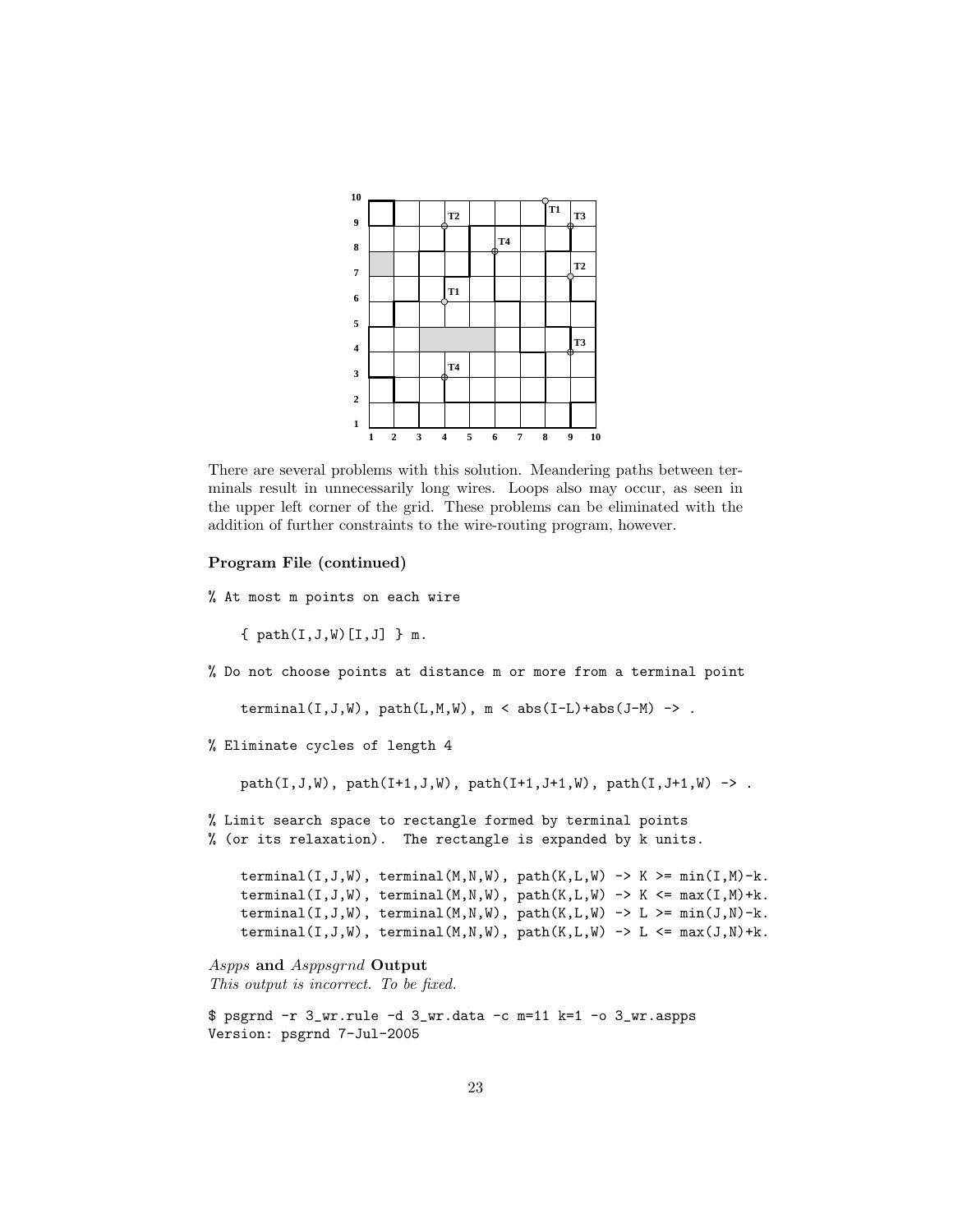SUCCESS: Created file "3\_wr.aspps" \$ aspps -f 3\_wr.aspps -A aspps.2003.06.04

### Aspps.stat Information

|     | Variable Clauses Sat CPU Time Branch |         |  | Bcktrck Count | Filename   |
|-----|--------------------------------------|---------|--|---------------|------------|
| 904 | 2666                                 | unsat O |  |               | 3_wr.aspps |

The revised program with these extra clauses provides the following solution:

| 10                      |   |              |   |                |   |                |   |                |                  |    |
|-------------------------|---|--------------|---|----------------|---|----------------|---|----------------|------------------|----|
| $\boldsymbol{9}$        |   |              |   | T2             |   |                |   | T <sub>1</sub> | T3               |    |
| 8                       |   |              |   |                |   | T <sub>4</sub> |   |                |                  |    |
| $\boldsymbol{7}$        |   |              |   |                |   | Ħ.             |   |                | T <sub>2</sub>   |    |
|                         |   |              |   | T <sub>1</sub> |   |                |   |                |                  |    |
| 6                       |   |              |   |                |   |                |   |                |                  |    |
| 5                       |   |              |   |                |   |                |   |                | T <sub>3</sub>   |    |
| $\overline{\mathbf{4}}$ |   |              |   |                |   |                |   |                | Æ                |    |
| 3                       |   |              |   | <b>T4</b>      |   |                |   |                |                  |    |
| $\overline{2}$          |   |              |   |                |   |                |   |                |                  |    |
| $\mathbf{1}$            |   |              |   |                |   |                |   |                |                  |    |
|                         | 1 | $\mathbf{2}$ | 3 | 4              | 5 | 6              | 7 | 8              | $\boldsymbol{9}$ | 10 |

As one can see, the problems are no longer present.

# 9.4 Missionaries and Cannibals

There are three cannibals and three missionaries on the left bank of a river. They have a boat. The boat has capacity 2. If at any time there are more cannibals than missionaries on either bank, the cannibals eat the missionaries. The goal is to arrange a way of moving all 6 of them to the right bank. The problem of missionaries and cannibals is a classic AI puzzle that received much attention [Lif00].

### Data File

This example instance requires 11 moves to solve.

% Specify time range (number of moves) in which the solution % is to be found

time(0..t).

% Specify allowed number of cannibals (or missionaries) on a bank

 $num(0..3)$ .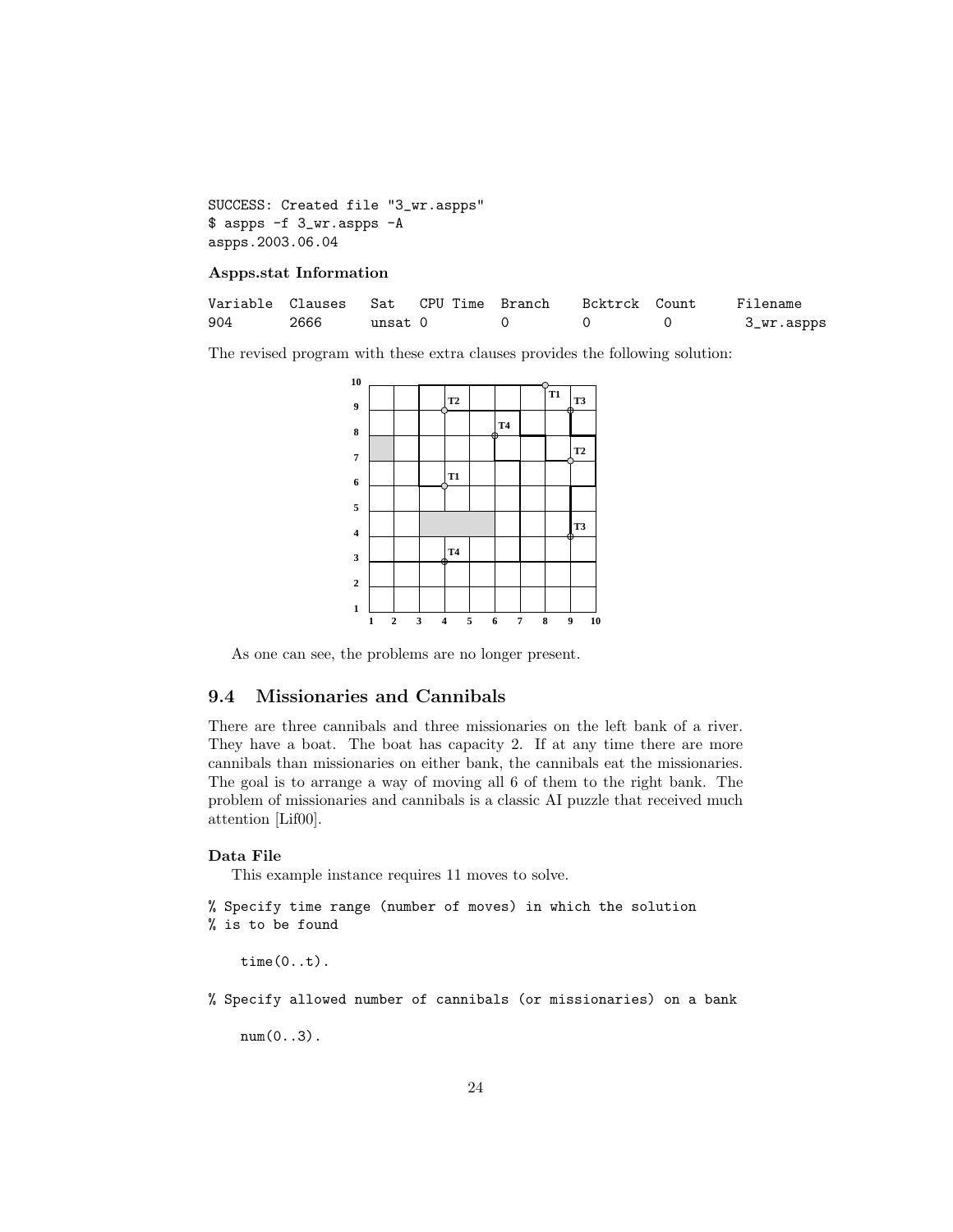% 0 - boat on the left bank  $% 1 -$  boat on the right bank

 $boat(0..1)$ .

% Initial state

instate(3,3,0).

#### Program File

The two key predicates are *state* and *move.* Atom  $state(T, CC, MM, B)$  has the following meaning: at time  $T$  there are  $CC$  cannibals and  $MM$  missionaries on the left bank.  $B = 0$  means that the boat is on the left bank,  $B = 1$  means that the boat is on the right bank. Atom  $move(T, C, M)$  means that at time T, C cannibals and M missionaries are moving to the opposite bank of the river (the direction depends on the location of the boat).

```
% Declare predicates
```

```
pred state(time,num,num,boat).
pred move(time,num,num).
```
% Declare variables

var time T. var num M,C,MM,CC. var boat B.

% At time 0, the state coincides with the initial state given % by the input

```
state(0,CC,MM,B) -> instate(CC,MM,B).
```
% Select a configuration at time T

1{state(T,CC,MM,B)[CC,MM,B]}1.

```
% Select a move for time T
```
T<t  $\rightarrow$  1{move(T,C,M)[C,M]}1.

% No moves at time t (the plan ends at time t)

 $move(t, C, M)$  ->.

% Enforce the boat capacity costraint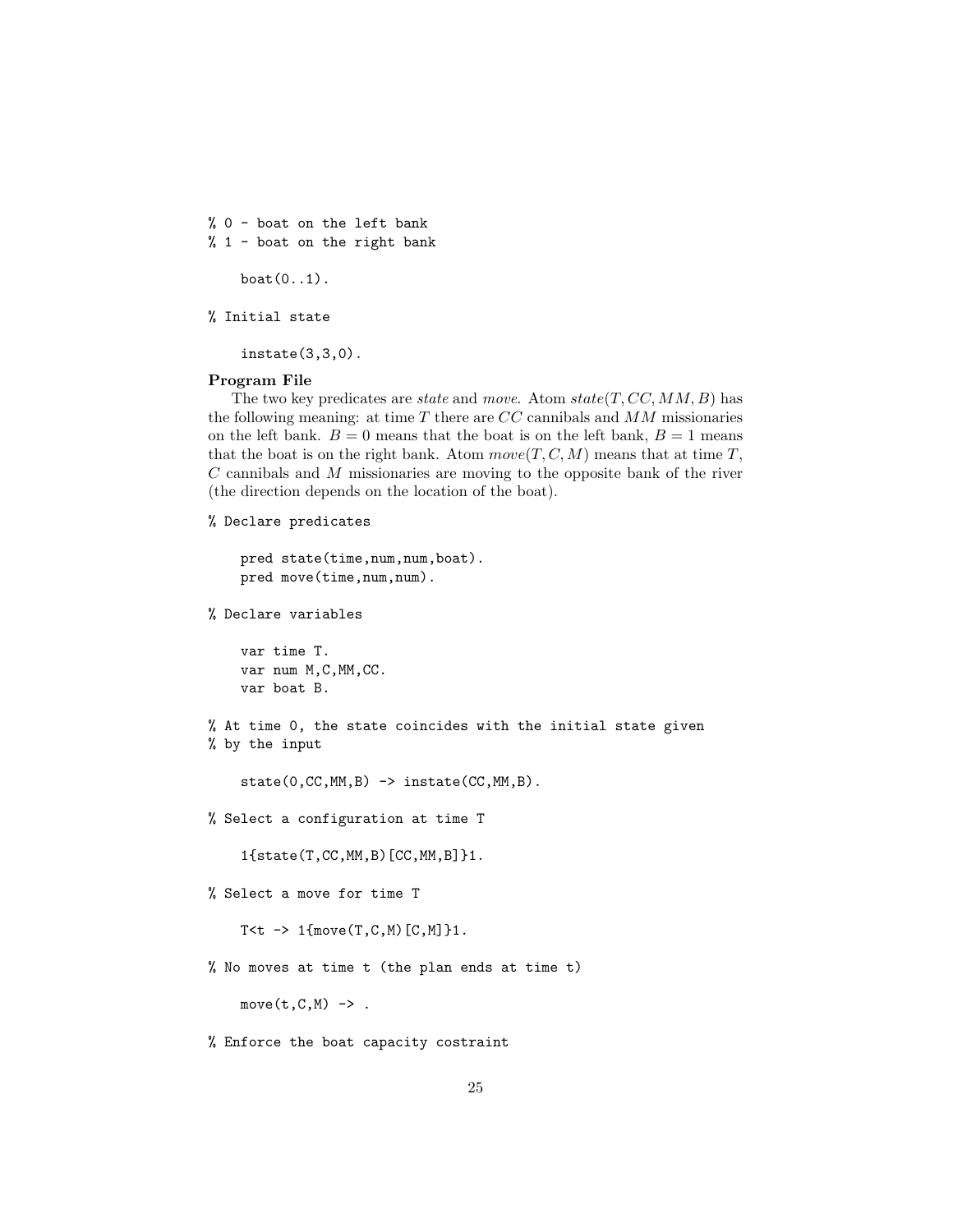$move(T, C, M)$  ->  $M+C<=2$ .

% At least one person must be moving to the other bank

 $move(T, C, M)$  ->  $O < C + M$ .

% If the boat is on the left bank no more than CC cannibals % and no more than MM missionaries may be chosen to move to % the other side

 $state(T, CC, MM, 0), move(T, C, M)$  ->  $C \leq CC$ .  $state(T, CC, MM, 0), move(T, C, M)$  -> M<=MM.

% If the boat is on the right bank no more than 3-CC cannibals % (this is how many of them ae on the right bank) and no more % than 3-MM missionaries may be chosen to move to the other side

 $state(T, CC, MM, 1), move(T, C, M)$  ->  $C<=3-CC$ .  $state(T, CC, MM, 1), move(T, C, M)$  ->  $M<=3-MM$ .

% Ensure that a move is not immediately "undone"

 $0 < T$ ,  $T < t$ , move $(T, C, M)$ , move $(T-1, C, M)$  -> .

```
% Relate the next state to the previous one and to the
% move chosen
```
T<t, move $(T, C, M)$ , state $(T, CC, MM, 0)$  -> state $(T+1, CC-C, MM-M, 1)$ . T<t, move $(T, C, M)$ , state $(T, CC, MM, 1)$  -> state $(T+1, CC+C, MM+M, 0)$ .

% Eliminate states not safe for the missionaries

state(T,CC,MM,B), MM!=0,  $CC > MM \rightarrow$ . state $(T, CC, MM, B)$ ,  $MM!=3$ ,  $CC < MM ->$ .

% At time t the goal state must be reached

 $state(t, 0, 0, 1)$ .

Aspps and Asppsgrnd Output

\$ psgrnd -r 5\_mc.rule -d 5\_mc.data -c t=11 -o 5\_mc.aspps Version: psgrnd 7-Jul-2005 SUCCESS: Created file "5\_mc.aspps" \$ aspps -f 5\_mc.aspps -S move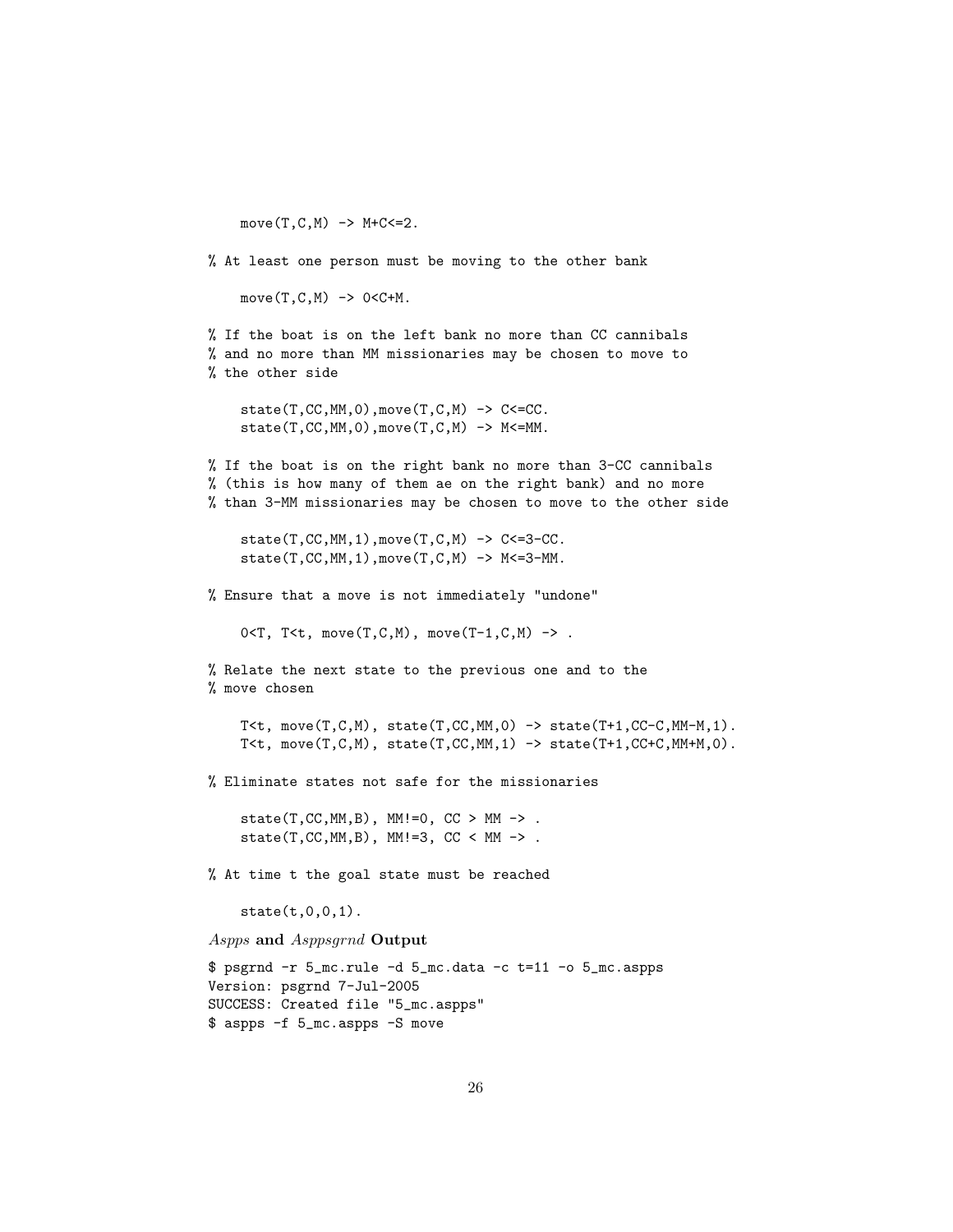```
Atoms determined during grounding:
 move
Answer-set 1:
move(0,1,1)move(1,0,1)move(2,2,0)
 move(3,1,0)move(4,0,2)
 move(5,1,1)
 move(6,0,2)
 move(7,1,0)move(8,2,0)
 move(9,1,0)move(10,2,0)
```
#### Aspps.stat Information

aspps.2003.06.04

|     |       |          |  | Filename   |
|-----|-------|----------|--|------------|
| 599 | 10747 | sat 0.02 |  | 5_mc.aspps |

### 9.5 Blocks-world Planning

Blocks are arranged in stacks on the floor. Each block is located on exactly one block or on the floor. No two blocks are placed on the same block. A block that is on top of its stack can be moved and placed on the top of another stack or on the floor. Find a plan (a sequence of actions) to rearrange the blocks into a desired final configuration. Both sequential (only one block moved in a step) and concurrent (allows for several blocks to be moved in the same step) versions are of interest. This is a classic planning problem in AI.

#### Data File

Data predicate *time* specifies the time horizon (constant  $t$  is entered from the command line). Data predicate block defines the set of blocks (constant k is entered from the command line). Data predicate  $on\theta$  defines the initial configuration. Atom  $on\theta(A, B)$  means that block A is (initially) on block B. Similarly, data predicate  $\omega n$  provides a specification for the goal configuration. Atom  $onF(A, B)$  means that in the goal configuration block A must be on block B. The specification of the goal configuration may be incomplete. The data file given here is the example large.c, proposed by Kautz and Selman (http://www.cs.ubc.ca/~hoos/SATLIB/benchm.html).

% We define the time horizon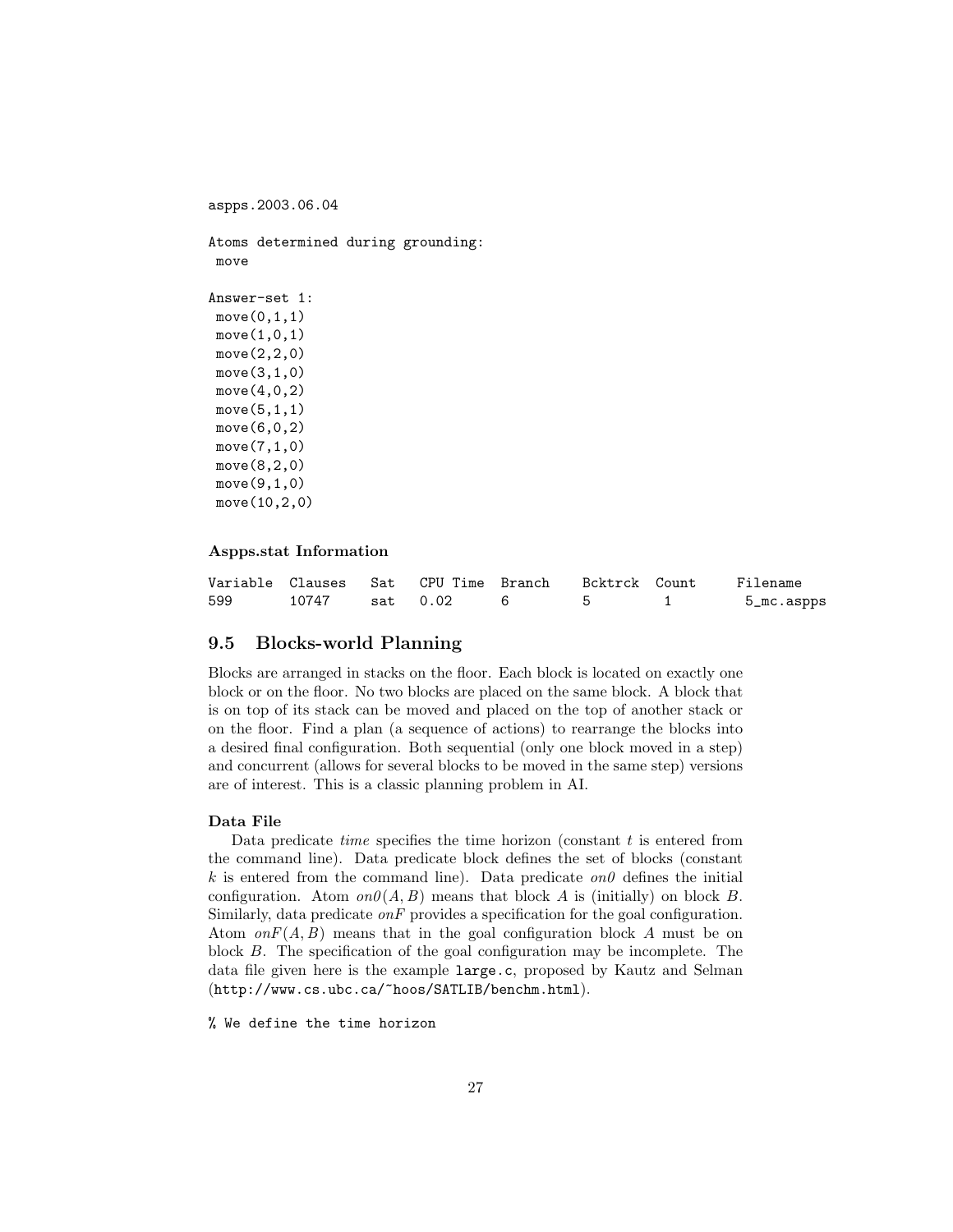time(0..t).

% We define the number of blocks

block(0..15).

% Initial configuration

on0(13,0). on0(12,13). on0(1,12). on0(2,1). on0(3,2). on0(15,0). on0(14,15). on0(4,14). on0(5,4). on0(10,5). on0(11,10). on0(6,0). on0(7,6). on0(8,7). on0(9,8).

% Partial description of the goal configuration

```
onF(5,10). onF(1,5). onF(14,1). onF(9,4). onF(8,9).
onF(13,8). onF(15,13). onF(11,7). onF(3,11). onF(2,3).
onF(12,2).
```
#### Program File

Key program predicates are on, move and top. Atom on  $(T, A, B)$  means that at time T block A is on block B. Atom  $move(T, A)$  represents the fact that at time T, block A is one of the blocks to be moved. Finally, atom  $top(T.A)$  means that at time  $T$  block  $A$  is at the top of its stack of blocks.

% Declare predicates

```
pred on(time,block,block).
pred move(time,block).
pred top(time,block).
```
% Declare variables

var time T. var block A,B,C.

% Specify an arrangement of blocks at time T

% Each block other than the floor is on top of exactly one % block

 $0 < A \rightarrow 1 \{ on(T,A,B) [B] \} 1.$ 

% Each block other than the floor is either a top block or % is under exactly one block or is the top block

 $0 < A \rightarrow 1$ {top(T,A); on(T,B,A)[B]}1.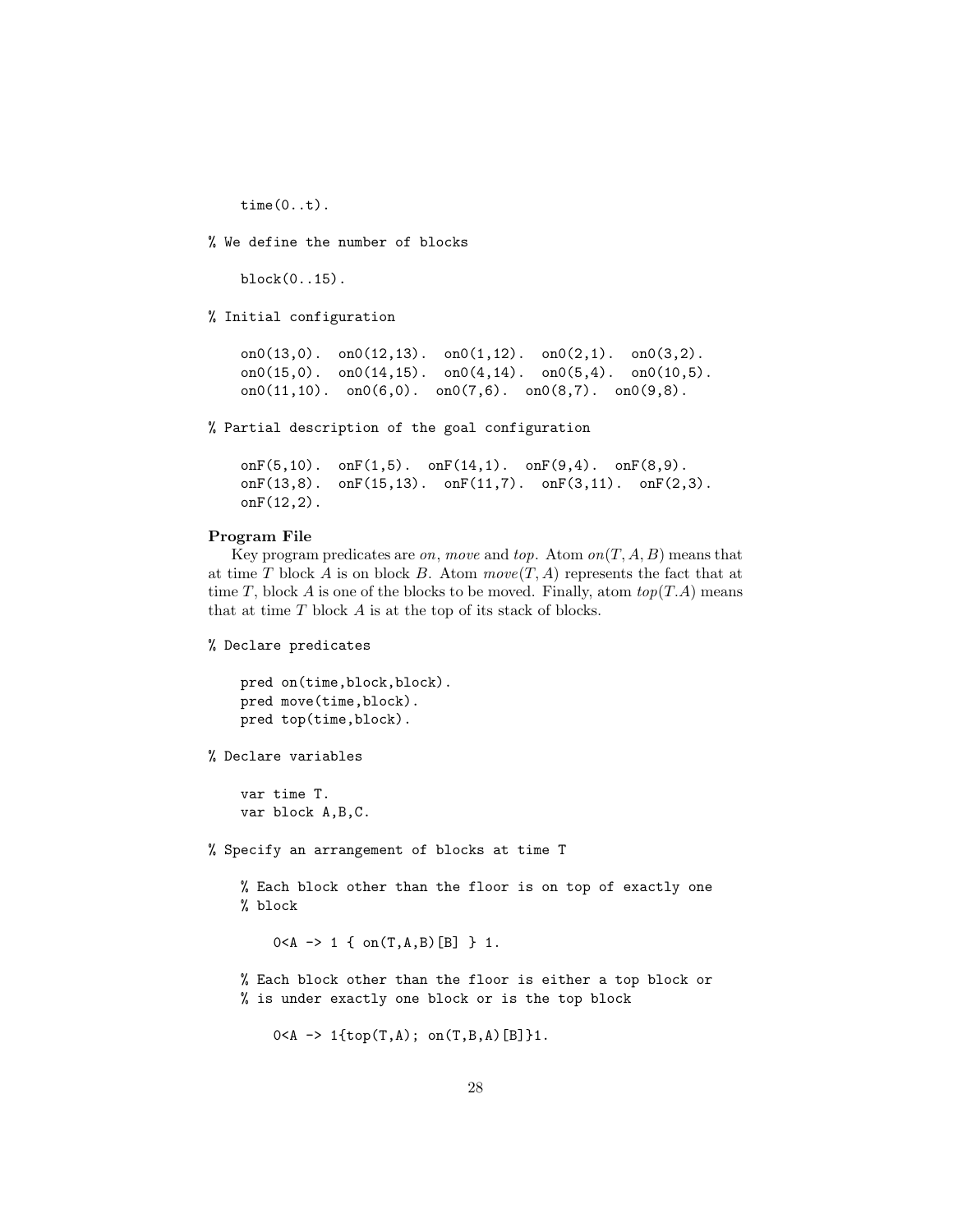```
% floor is never on any other block
     on(T, 0, A) \rightarrow .% floor is never a top
    top(T,0) \rightarrow.
```
% The state at time 0 must coincide with the initial configuration

on $(0, A, B)$  -> on $0(A, B)$ . on $0(A,B) \rightarrow$  on $(0,A,B)$ .

% The state at time t must be consistent with the specification % of the goal

 $onF(A,B) \rightarrow on(t,A,B)$ .

% Constraints on moves

% Floor never moves

 $move(T, 0)$  ->.

% Moved blocks are restricted to top blocks.

on $(T,B,A)$ , move $(T,A) \rightarrow$ .

% No move is made at time t.

 $move(t, A)$  ->.

% A block cannot be moved on top of a block that is being moved % in the same move

 $move(T, A), move(T, B), on(T+1, A, B)$  ->.

% No block is directly moved back where it was

move $(T,A)$ , on $(T,A,B)$ , on $(T+2,A,B)$  -> .

% No block moves on the same location it was in

 $move(T, A), on(T, A, B), on(T+1, A, B)$  ->.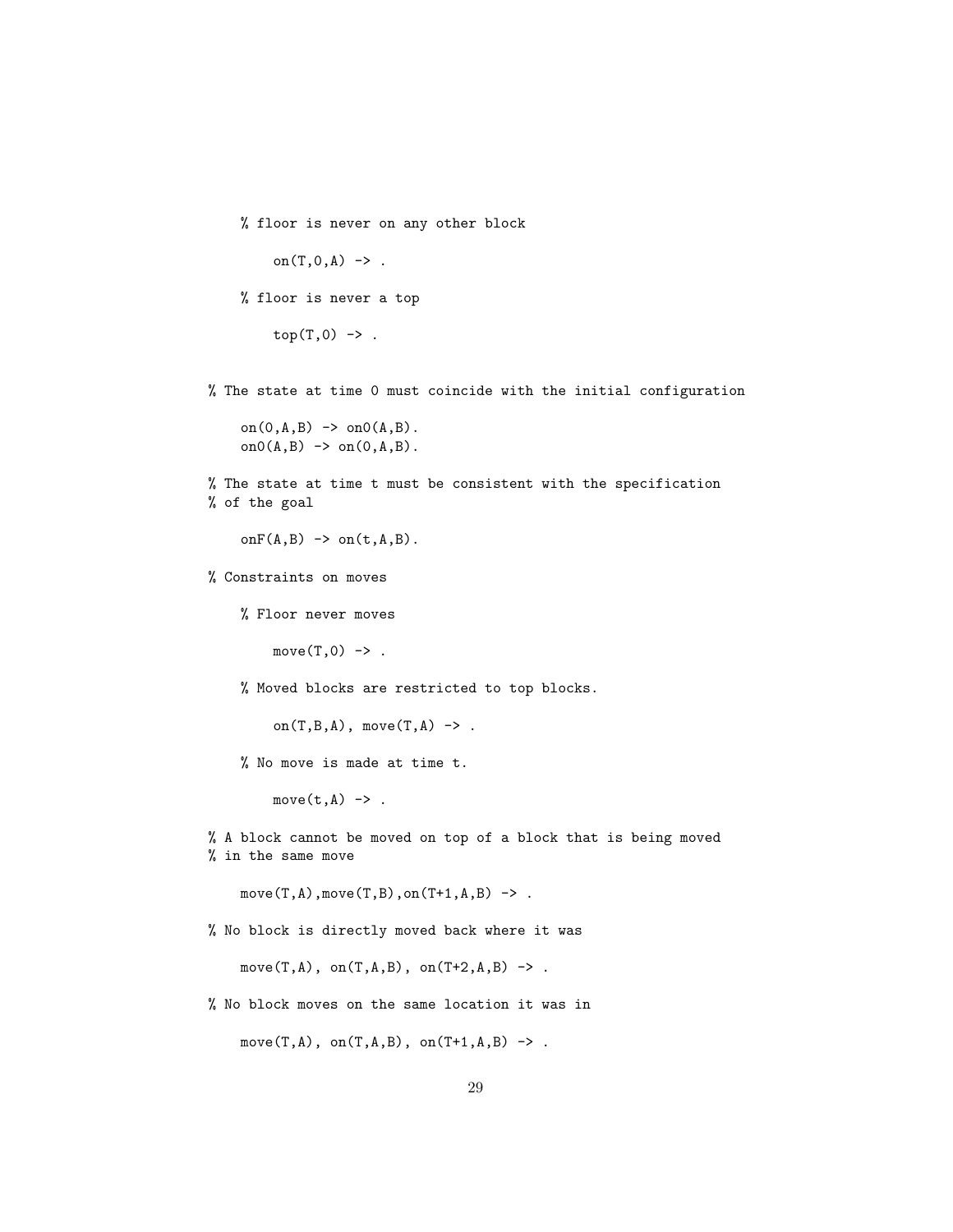```
% Compute the new state
    % None of these constraints is necessary. But when put together
    % they seem to work best.
        T<t, on(T, A, B) -> 1{on(T+1, A, B); move(T, A)}1.
        on(T+1,A,B) \rightarrow 1{move(T,A); on(T,A,B)}1.
Aspps and Asppsgrnd Output
$ psgrnd -r 6_bwp.rule -d 6_bwp.data -c t=8 -o 6_bwp.aspps
Version: psgrnd 7-Jul-2005
SUCCESS: Created file "6_bwp.aspps"
$ aspps -f 6_bwp.aspps -S move
aspps.2003.06.04
Atoms determined during grounding:
on(0,1,12)
on(0,2,1)
on(0,3,2)
on(0,4,14)
on(0,5,4)
on(0,6,0)
on(0,7,6)
on(0,8,7)
on(0,9,8)
on(0,10,5)
on(0,11,10)
on(0,12,13)
on(0,13,0)
on(0,14,15)
on(0,15,0)
on(1,1,12)
on(1,2,1)
on(1,4,14)
on(1,5,4)
on(1,6,0)
on(1,7,6)
on(1,8,7)
on(1,10,5)
on(1,12,13)
on(1,13,0)
on(1,14,15)
on(1,15,0)
on(2,1,12)
```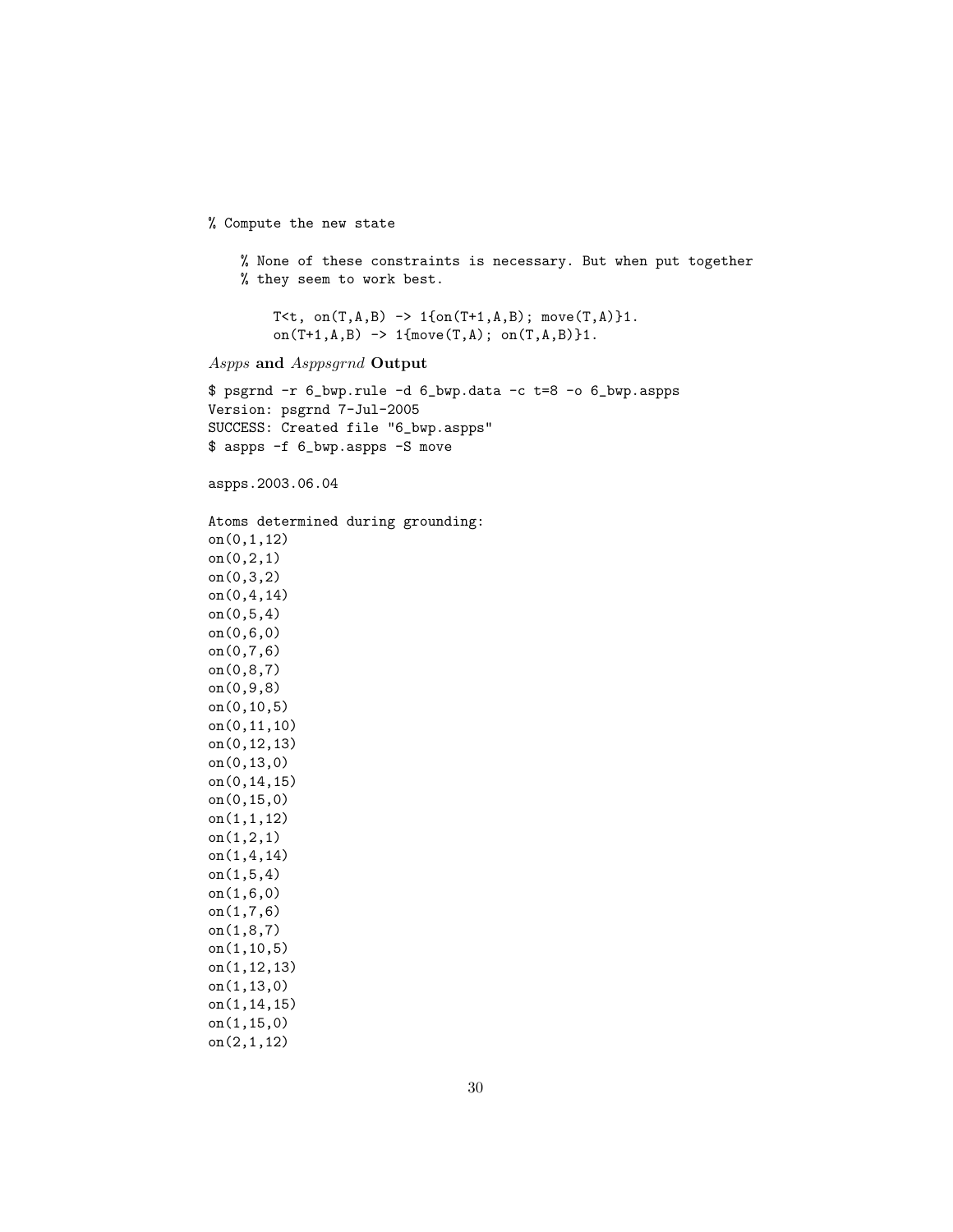on(2,4,14) on(2,5,4) on(2,6,0) on(2,7,6) on(2,12,13) on(2,13,0) on(2,14,15) on(2,15,0) on(3,4,14) on(3,6,0) on(3,12,13) on(3,13,0) on(3,14,15) on(3,15,0) on(4,13,0) on(4,14,15) on(4,15,0) on(5,9,4) on(5,11,7) on(5,15,0) on(6,3,11) on(6,5,10) on(6,8,9) on(6,9,4) on(6,11,7) on(7,1,5) on(7,2,3) on(7,3,11) on(7,5,10) on(7,8,9) on(7,9,4) on(7,11,7) on(7,13,8) on(8,1,5) on(8,2,3) on(8,3,11) on(8,5,10) on(8,8,9) on(8,9,4) on(8,11,7) on(8,12,2) on(8,13,8) on(8,14,1) on(8,15,13) move(0,11) move(1,10)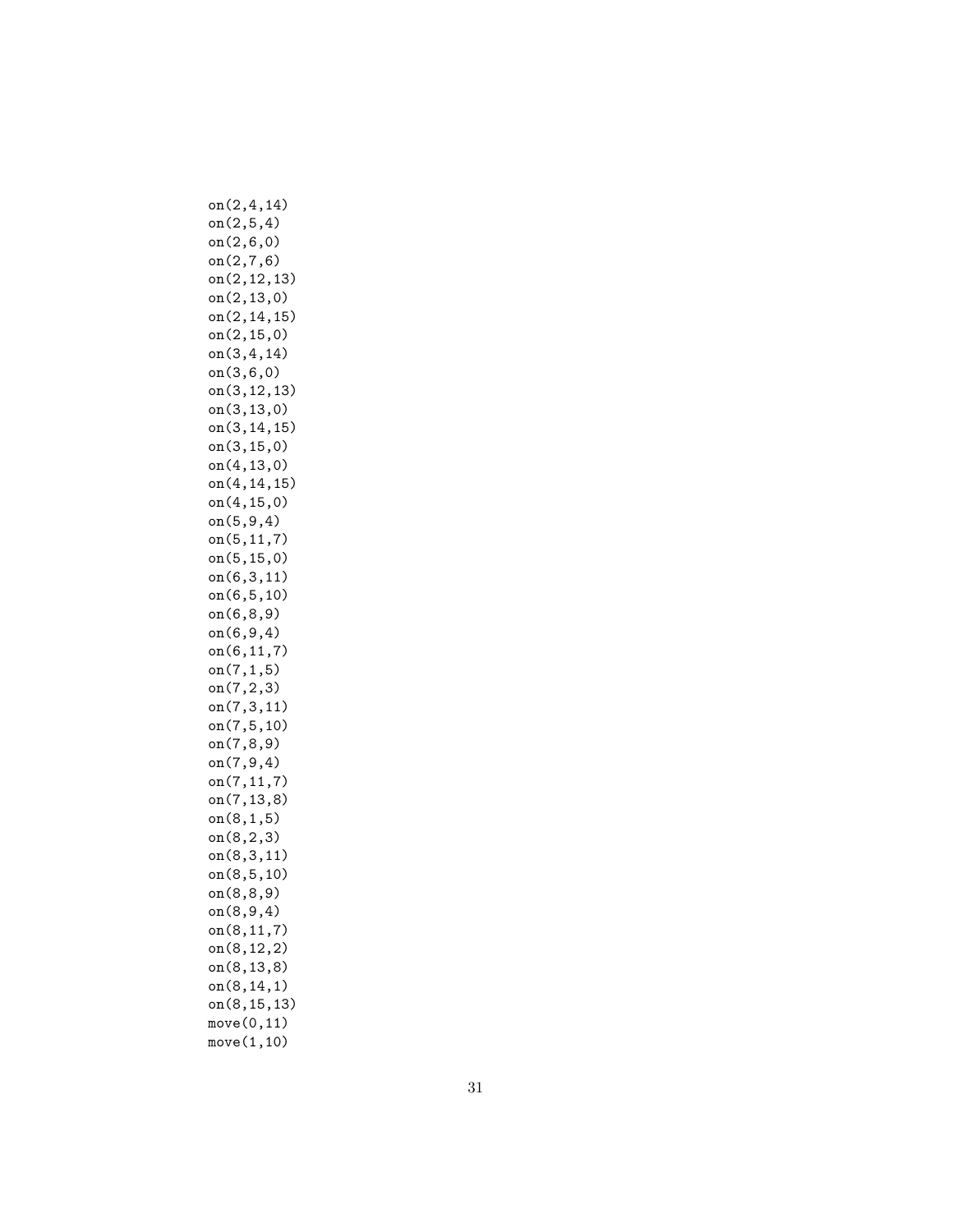| move(2, 5)<br>move(3, 4)<br>move(4, 9)<br>move(5, 8)<br>move(6, 13)<br>move(7,15)<br>top(0,3)<br>top(0, 9)<br>top(0,11)<br>top(1,10)<br>top(1,11)<br>top(2,5)<br>top(2,10)<br>top(3,4)<br>top(3,5)<br>top(4,4)<br>top(4, 9)<br>top(5,8)<br>top(5, 9)<br>top(6,8)<br>top(6,13) |
|-------------------------------------------------------------------------------------------------------------------------------------------------------------------------------------------------------------------------------------------------------------------------------|
| top(7,13)                                                                                                                                                                                                                                                                     |
| top(7,15)                                                                                                                                                                                                                                                                     |
| top(8,15)<br>move                                                                                                                                                                                                                                                             |
|                                                                                                                                                                                                                                                                               |
| Answer-set<br>1:                                                                                                                                                                                                                                                              |
| move(0, 3)                                                                                                                                                                                                                                                                    |
| move(0, 9)                                                                                                                                                                                                                                                                    |
| move(1,2)                                                                                                                                                                                                                                                                     |
| move(1, 3)                                                                                                                                                                                                                                                                    |
| move(1, 8)<br>move(2,1)                                                                                                                                                                                                                                                       |
| move(2, 3)                                                                                                                                                                                                                                                                    |
| move(2,7)                                                                                                                                                                                                                                                                     |
| move(2, 9)                                                                                                                                                                                                                                                                    |
| move(3, 3)                                                                                                                                                                                                                                                                    |
| move(3, 6)                                                                                                                                                                                                                                                                    |
| move(3,7)                                                                                                                                                                                                                                                                     |
| move $(3,9)$                                                                                                                                                                                                                                                                  |
| move(3, 11)                                                                                                                                                                                                                                                                   |
| move(3, 12)                                                                                                                                                                                                                                                                   |
| move(4, 6)                                                                                                                                                                                                                                                                    |
|                                                                                                                                                                                                                                                                               |
| move(4, 8)<br>move(4, 11)                                                                                                                                                                                                                                                     |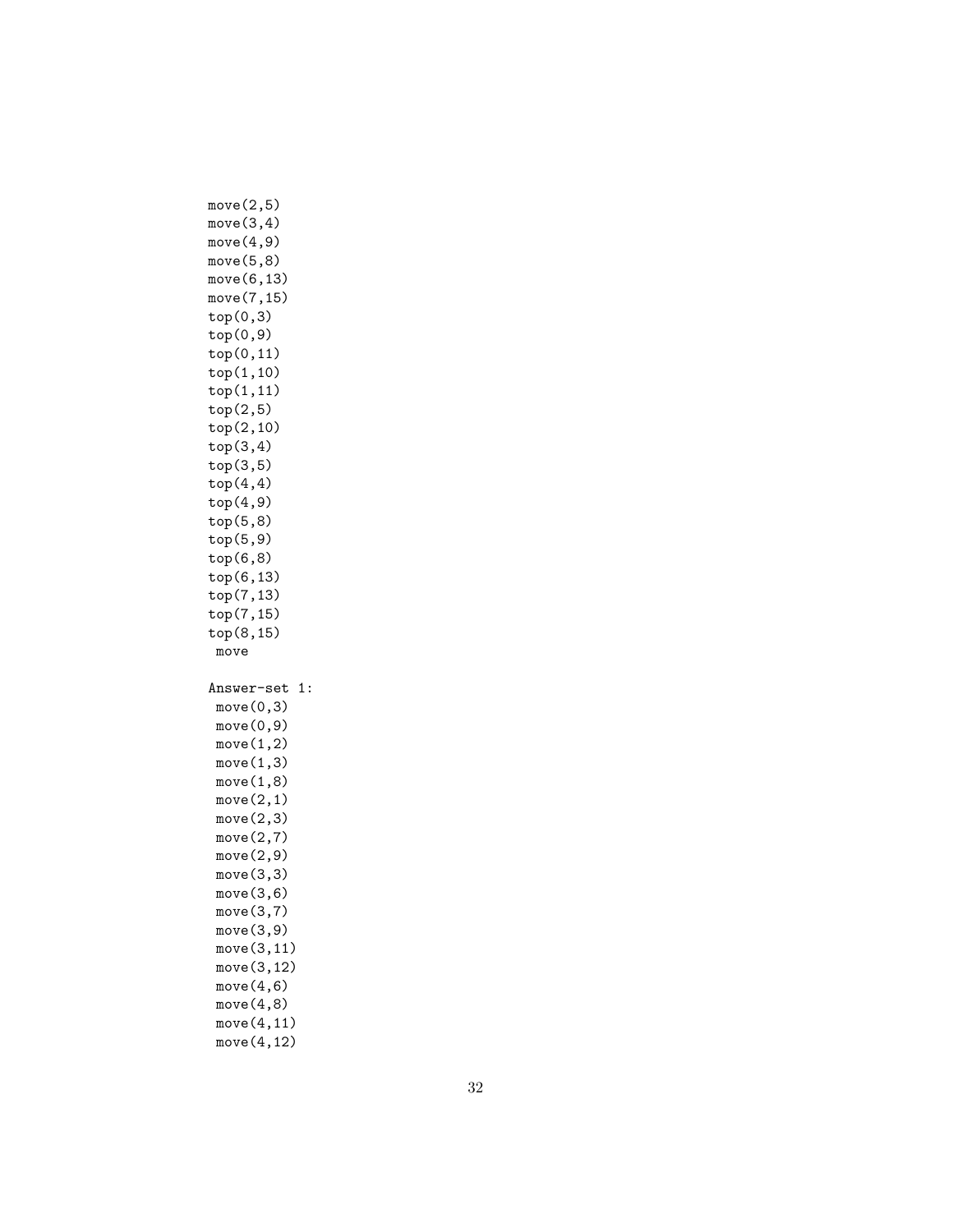```
move(4,13)
move(4,14)
move(5,3)
move(5, 5)move(5, 6)move(5,13)
move(5,15)
move(6,1)move(6,2)move(6,15)
move(7,12)
move(7,14)
```
#### Aspps.stat Information

|      |      |          |     |     | Variable Clauses  Sat  CPU Time Branch  Bcktrck Count  Filename |
|------|------|----------|-----|-----|-----------------------------------------------------------------|
| 1620 | 2185 | sat 0.34 | 922 | 920 | 6_bwp.aspps                                                     |

# 9.6 Vertex-cover Problem

A set of vertices of an undirected graph is called a vertex cover if every edge in the graph has at least one of its ends in the set. The problem is, given an undirected graph  $G$  and an integer  $k$ , to compute a vertex cover of  $G$  with no more than  $k$  vertices (if such a cover exists). The vertex-cover problem is another classic NP-complete problem. It is also a difficult test problem for search algorithms.

The data file defines the vertex set of the graph. It also lists all the edges of the graph as facts  $edge(a, b)$ .

### Data File

This example instance has a solution when k equals 2.

% Define the vertex set of the graph.

vtx (1..5).

% Define the edges connecting the vertices.

edge(1,3). edge(3,2). edge(3,4). edge(4,5).

#### Program File

The main (and only) program predicate is *incover*. Atom *incover*  $(X)$  represents the fact that the vertex  $X$  is in a vertex cover.

% Declare program predicates

pred incover(vtx).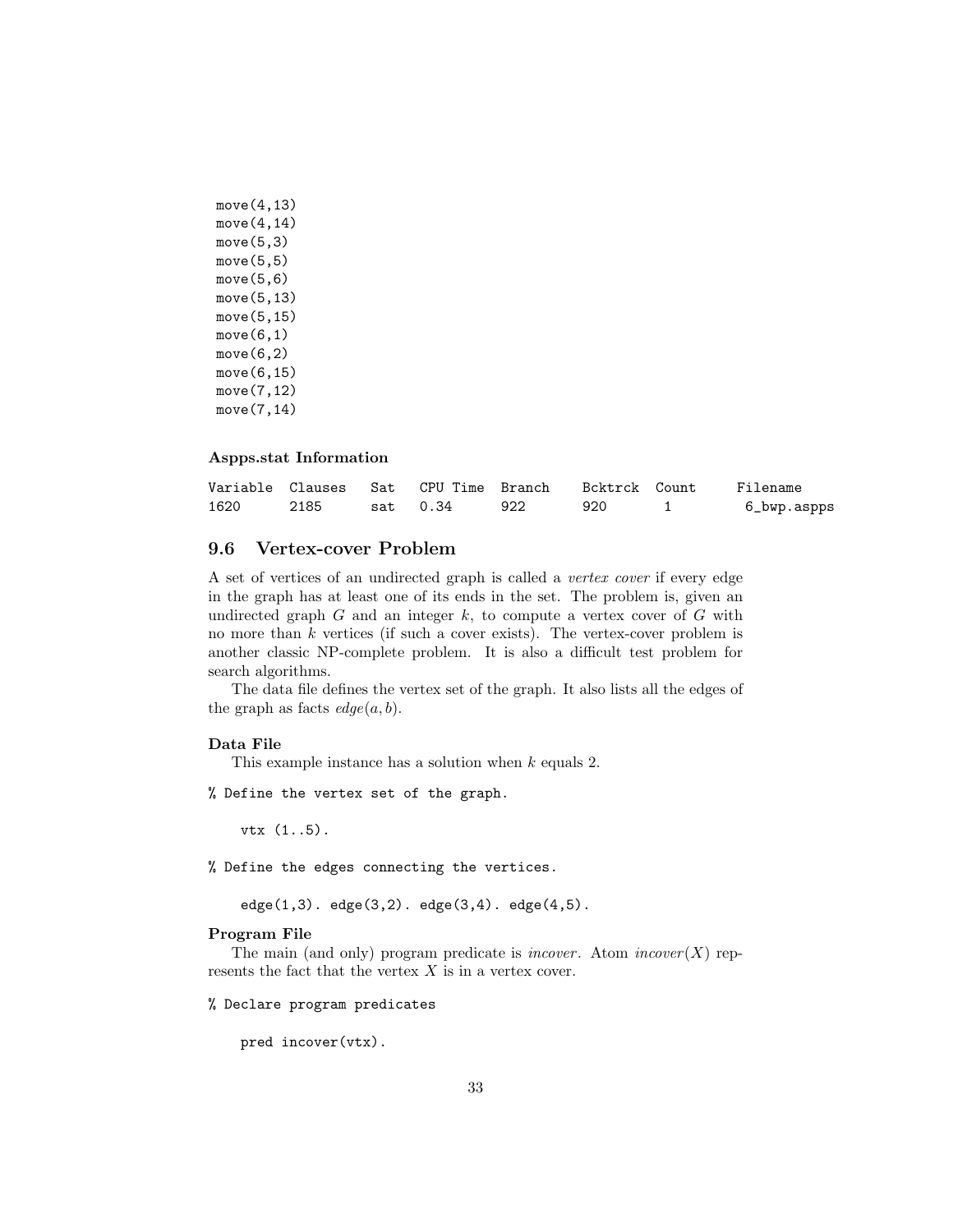```
% Declare variables
    var vtx X, Y.
% Select a set of vertices for a vertex cover
    { \n  <i>incover</i>(X)[X] } k.% Enforce the vertex-cover constraint:at least one end
% of each edge must be in the cover
    edge(X,Y) -> incorrect(X) | incorrect(Y).
Aspps and Asppsgrnd Output
$ psgrnd -r 8_vc.rule -d 8_vc.data -c k=2 -o 8_vc.aspps
Version: psgrnd 7-Jul-2005
SUCCESS: Created file "8_vc.aspps"
$ aspps -f 8_vc.aspps -A
aspps.2003.06.04
Atoms determined during grounding:
Answer-set 1:
 incover(3)
 incover(4)
```
### Aspps.stat Information

|  |       | Variable Clauses Sat CPU-Time Branch - Bcktrck Count |  | Filename   |
|--|-------|------------------------------------------------------|--|------------|
|  | sat 0 |                                                      |  | 8_vc.aspps |

# References

- [1] D. East and M. Truszczyński.  $aspps$  An Implementation of Answer-set Programming with Propositional Schemata. In Proceedings of Logic Programming and Nonmonotonic Reasoning Conference, LPNMR 2001, LNAI 2173, pages 402–405, Springer Verlag, 2001.
- [2] D. East and M. Truszczyński. Propositional Satisfiability in Answer-set Programming. In Proceedings of Joint German/Austrian Conference on Artificial Intelligence, KI'2001, LNAI 2174, pages 138–153, Springer Verlag, 2001.
- [3] http://www.satlib.org/